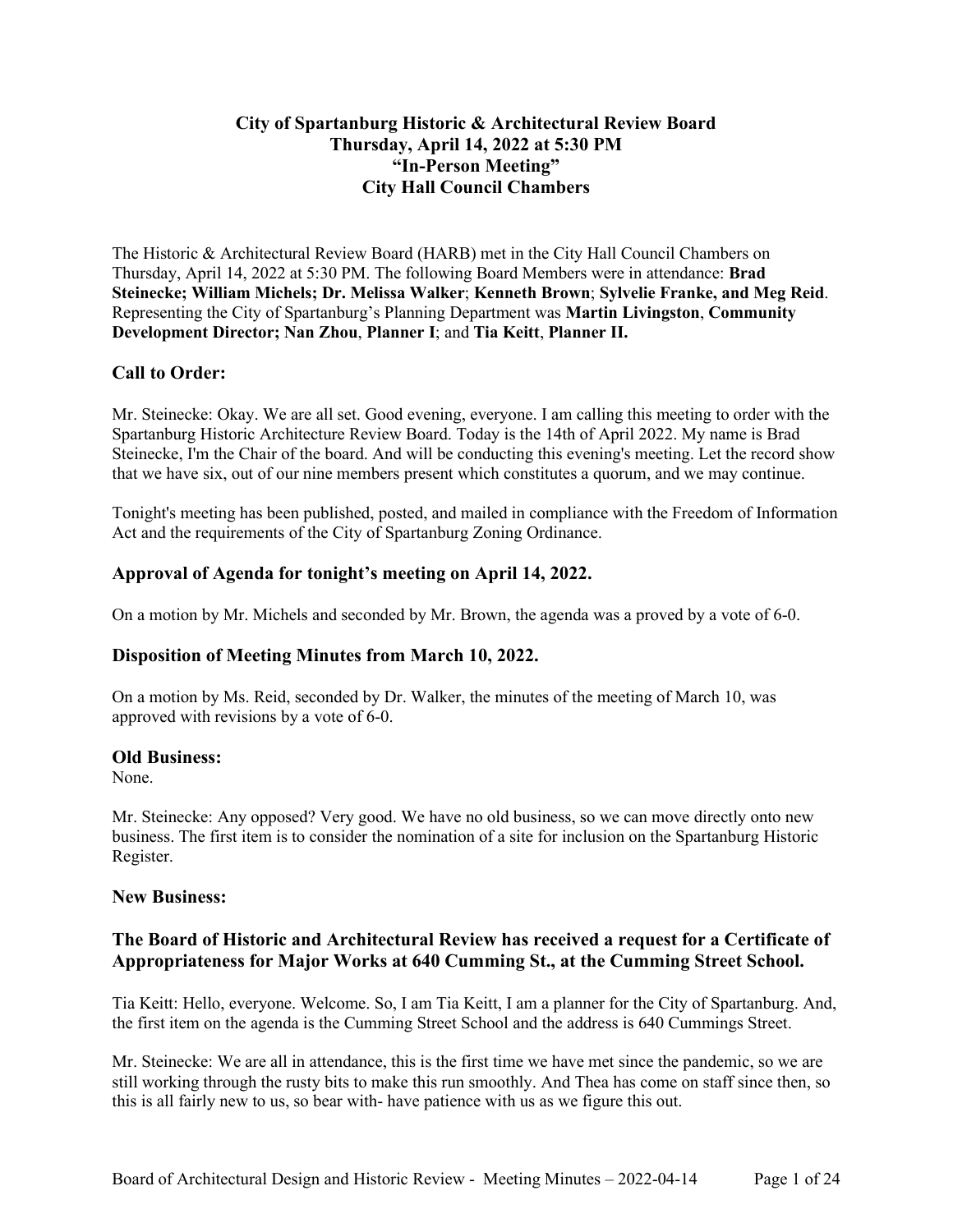Tia Keitt: Yes.

Mr. Steinecke: That's right. So, I think how we had done this in the past would be to read- have the packet included as evidence and to swear the presenter from staff in, and then to go on from that. Do you swear to tell the truth?

Tia Keitt: I do.

Mr. Steinecke: Very good, thank you.

Tia Keitt: So, with the 640 Cumming Street school, I would like to, I'll read from the staff report and then go through the project as well. So, the project description and history, so in January 2022, this year, the planning department received a petition for designation to the HARB for historic sites, which is a formal application for the Cumming Street school to be listed on the city of Spartanburg list of Historic sites.

On February 10th, 2022, the Board of Architectural Design Historic Review Board, by the public hearing will review the application for nomination and unanimously approve the property to placed on the pending list. So, a little brief history about the Cumming Street school, it opened in 1926 by the Spartanburg school systems for grades one through nine. With the opening of Carver High School in 1938, Cumming Street school was the school primarily for elementary to junior high school, until its closing in 1969.

As we all know what happened across America, court ordered desegregation happened in 1969, and upon that decision, Cumming Street school was closed, but was reopened by District Seven for individual learning centers and to be an administrative building.

Following along with the staff report, of course this just goes through, just kind of empowers the Board through Section 510.7 Historic Preservation. But, this also listed at, in section 510.5 is the process or the questions that each site or building has to go through in order to be considered a historic site, or historic building. So, this is the zoning map of the area. In this turquoise area, well all of this is Wofford College but this is also zoning GID, general institutional district. This is the site map here. And of course, all of this going to be Wofford, but this little building right here is also Cumming Street school.

I learned quite a few things in preparing this report, but this used to be a neighborhood here known as back of college, which is not on the staff report. But, as Spartanburg was settled, this was an area that was predominantly African America, and so what we learned as the city begins to grow they had provide a school. And, so, Cumming Street school was the first formal school, but there were other places for educating African Americans.

So, number one, does the site have significant character, inherent character, interest, or value as a part of the government or heritage of the community, state, or nation? As one of the first education institutions built to provide Black students opportunities to learn, the Cumming Street school building stands proudly on Wofford's campus. The almost 100 year old two story building is a simple design, a rectangular shape with 16 large window bays enclosed the historic 19th century window frame. Each window bay holds 45 smaller window panes, a defined architectural detail that adds character to the building design.

So, the adherent character of Cumming Street school is the over arching institutional presence, as the value to the building landscape of the city of Spartanburg. Cumming Street school will always be a first for African Americans, and was a catalyst to engrain the value of education in the Black community, and a necessity of the school district to provide equal opportunity for all.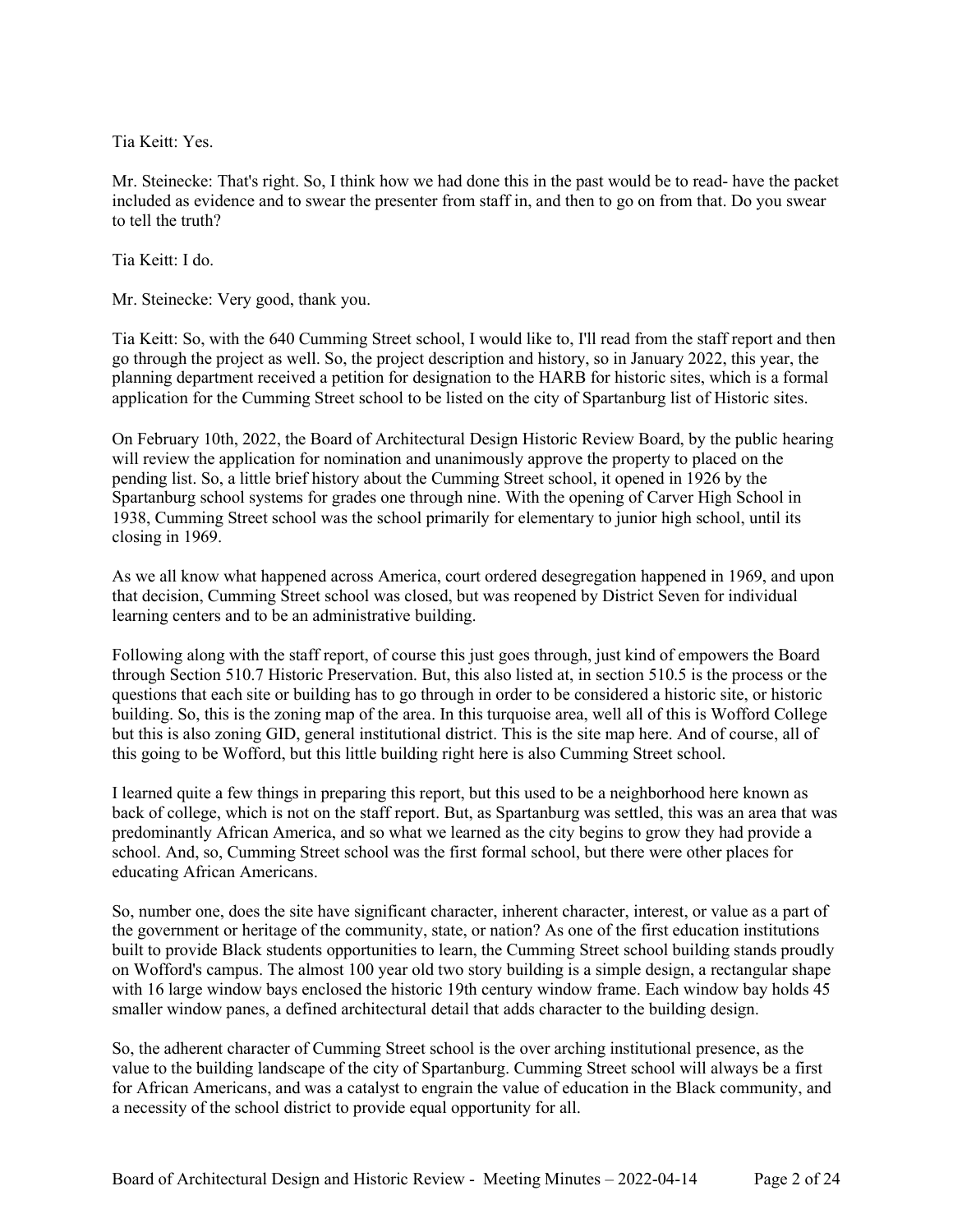The second question is, is this site a significant historical event? So, the site is one of the last remaining buildings to confirm that a community used to be located where Wofford college now stands. Homes turned to schools, and the Cumming Street school defined Wofford college, with each new building representing the economic stance of white families. Schools are typical in neighborhoods, yet education for Black Americans particularly during this era was not automatic, which makes this building significant. Fortunately, as the Back of College settlement grew, a school was able to be erected, which provided the space for an increased number of students to learn.

Cumming Street school stands as a monument to the history of education in the city of Spartanburg, and its history is undeniable. The building tells a needed story of the past and the institutions presence as you walk near the building.

Number three, is the building associated with a person or persons' future, in significantly to the culture and development of a community, state, or history. The Cumming Street school building was designed by architect and artist James Frank Collins. Collins designed more than 53 buildings and facilities in Spartanburg, including Duncan Park Stadium, James F. Byrnes house in Converse Heights, the Masonic Temple in downtown Spartanburg, as well as buildings on Wofford and Converse college campus. Collins is known to have designed other educational institutions including South Side Elementary school and Frank Evans High School. Then, I go on to talk about the teachers of Cumming Street were educational leaders at their time, which developed into civic leadership and economic development in Spartanburg. "South of Main" a book by Benda Lee Pryce and Beatrice Hill, identifies several women and men who because of their employment as educators and administrators, were able to establish housing and therefore build community. Also, it's important to understand that social and political context taking place, not only in Spartanburg during this time, but throughout the South East region in the United States. So, the point I'm trying to make here is that as a school that employed professionals, you see a community being built and therefore wealth being created in the Black community. And, what I mean by this time, we know that during this time America was pretty much segregated and there weren't a lot of financial or economic opportunities for Black people, so it's very significant.

So, number four. Exemplify the cultural, political, economic, social, ethnic, or historical heritage of the community. So, Cumming Street school was an important social and cultural institution for the north side community, that's that among prominent churches Silver Hill Methodist, Cumming Street Baptist, and Trinity African Methodist Episcopal. Cumming Street school was home to several significant educators, Emerson Coleman started as principal from 1955 or 59 until the school's closing in 1969.

So, number five asks does this site or building embody the distinguishing characteristics of a type, style, period, or specimen in engineering or architecture, or contains elements of design, detail, or craftsmanship which represents a significant innovation. So, of course the staff report requires some preliminary research which for me was all secondary. So, I just gathered research that other people had researched. And, so, what I learned, and I learned this from Wofford college, so unfortunately during this time institutions built for Black families were not always held to the same standard as for white families. As Wofford college memo recounts, and so all of this is taken directly from the memo, so, the architecture and art of James Frank Collins who was here from 1883 to 1969 with research undertaken by architectural students of Dr. Karen Goodchild, and professor of art history, so she writes, the Cumming Street school building is described as constructed of painted cement blocks, a material notably less expensive than the brick used at the south side elementary, a school for white children.

The Cumming Street school façade is less ornamented than south side, being completed plain aside from a series of spikes and strips of cement that alternate with the buildings unadorned windows. The description for this states that Cumming Street school and South Side elementary are similar in shape and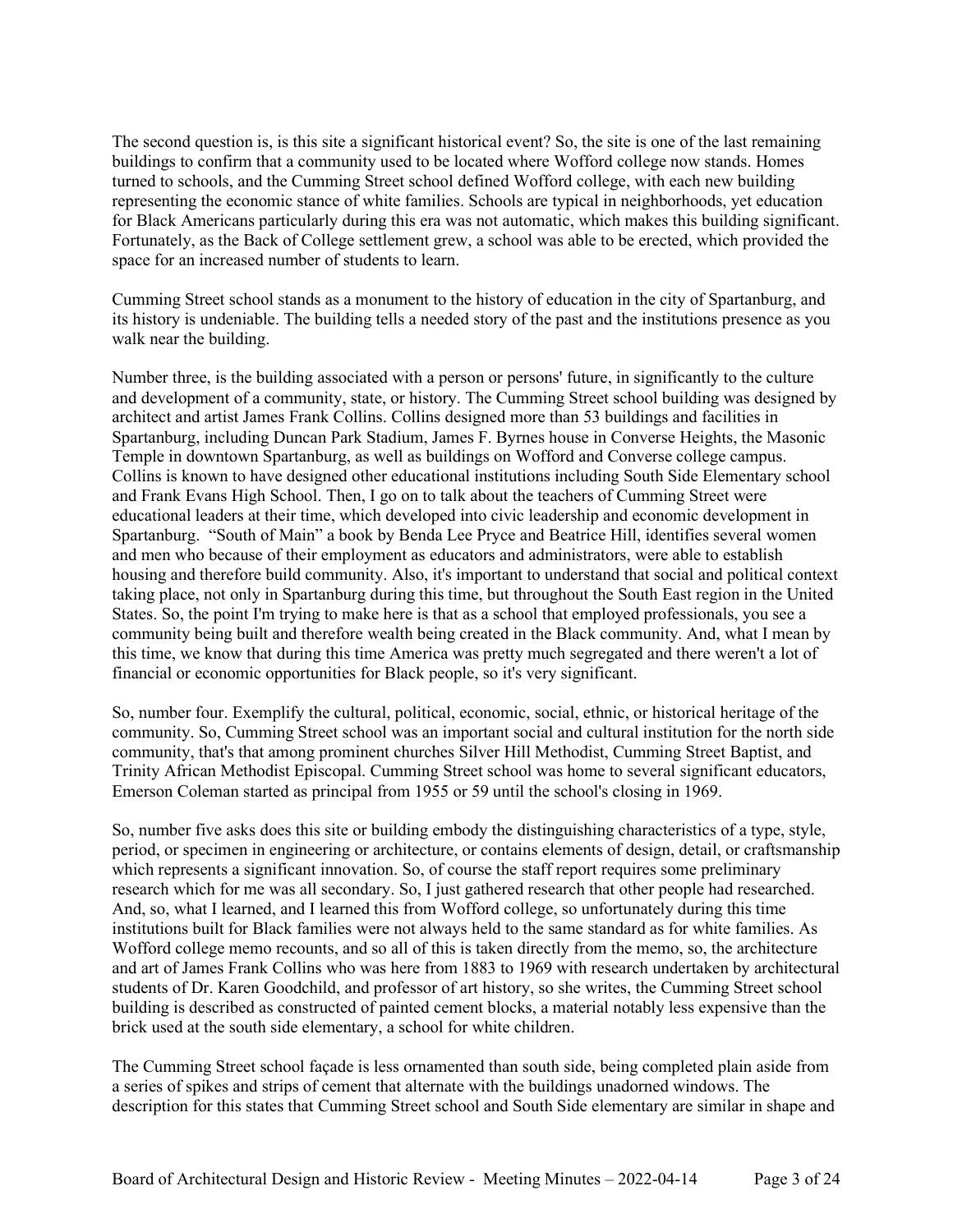symmetry, both being long, two story rectangular buildings as the focus. But, it writes, also states, Cumming Street school is considerably smaller than South Side even though the former is built to serve all grades of African American school children. So, without doubt, that era's attitude towards race account for at least some of the disparities between the two structures. So, again, just highlighting even the differences and the quality that was put into just two different schools.

Mr. Steinecke: Just, I'll note too, I'm not sure when Dr. Goodchild may have been working on that research, but we got some photographs of the library that show a brick treatment for the building. And, I don't know if later on that was plastered over or some sort of treatment was on there to make it look as if it was concrete block, but in fact there's a brick- I think the primary structure is brick originally. So, just I'll note that as we're talking about materials there.

Tia Keitt: That is noted.

Mr. Steinecke: All right.

Tia Keitt: That's good. But, despite the basic architectural design, the building does represent a significant historical institution that represented a time and place, not just for the Black community but for the city of Spartanburg as well.

So, number six, represents and establish... Vision of each of the neighborhood. So, Wofford college does an excellent job at sustaining the building and making sure it is visually appealing and complimentary to the beautiful and quaint college campus. So, again, this information is taken from Wofford, but in 2018 the college abated asbestos on the school's exterior and repainted the building.

Mr. Steinecke: I've heard that they did an asbestos abatement to it, but I'm not sure if that would've involved some other layer to it, but the photographs show that there was brick on there at some point, so that's all I know.

Tia Keitt: So, ultimately, the topography of the land and the size of the building serve as an effective conference and spring of the college's maintenance operation program. Now, the interior of the original Cumming Street school building has been largely unchanged since ownership transferred from school district seven to Wofford in 2008. So, Wofford does use a portions of the original section for storage of the building is locked and secured for health and safety reasons.

Mr. Steinecke: Yes, that's right. So, we can enter this as evidence, so it's not necessary I don't think for you to read everything if you don't feel it's necessary. One thing I'll point out, too, as the ordinance is written, you'll see after number six it's got in bold there some of the language of it, it ends in "or". So, any one of these criteria can be used to designate a historic site. It's not necessary that all have to be met. So, I just want to have y'all aware that that's the case there.

Tia Keitt: So, I didn't have to do this much research?

Mr. Steinecke: It's good for the record that you did. We're all being thorough, that's right.

Tia Keitt: So, well, just to wrap up with this, so this is of course the site map. Current conditions, I took this one Saturday morning. There were no cars there, whereas on a weekday there's some cars there in the front. This section of the building is used by Wofford now, that's their facilities. This is the area of use, so this is what is getting from, people just walk by, it's very much an active space for walkers. And, these are the guidelines and like Chairman Brad said, that this "or" right here just let's us know that we don't have to say all seven but at least one of those criteria is met.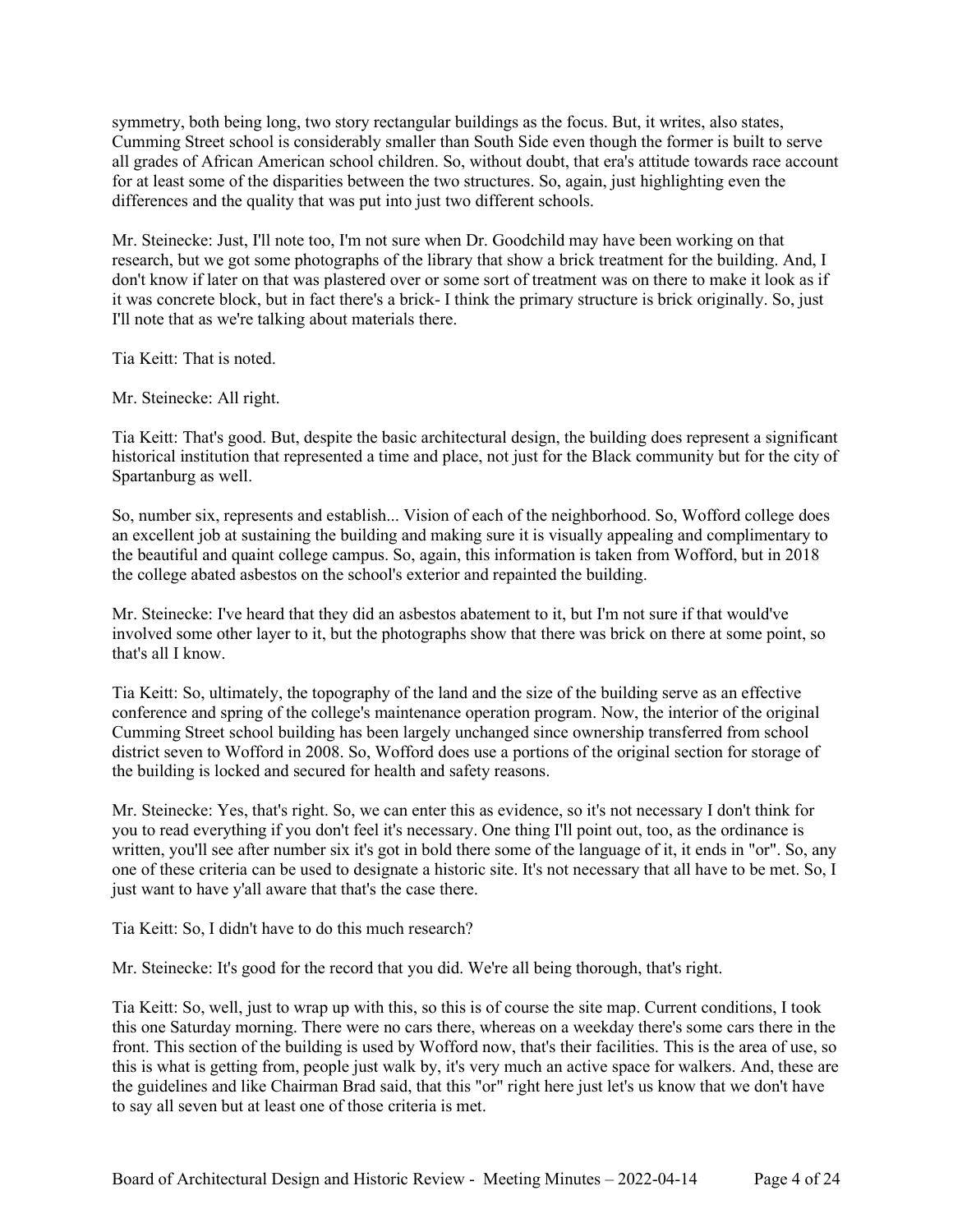Tia Keitt: Affirmative. I was able to, I found the twelve but I pierced through the library as well. I just like these front steps, I just imagine myself seven, eight, nine years old on these steps. So, some old Sanborn maps. I think this is the year 1926 so this would be, I think this is Back of College probably. This area as well, so we see the hosuing that were happening at this time. And, this is what was going on in Spartanburg. And, another, I just want to say image, so this is an older map later, so this would be the college right here. Her name was on the invoice.

Mr. Steinecke: That's right. And that also shows the original size of the building without the additions that were added later on. I think in previous meetings, we discussed earlier, interest is just in the original building.

Tia Keitt: Now, we were given a tour by Wofford, thank you very much. And, so just some bad pictures of the area. And, it is a hazardous building. It is pretty much filled with hazardous materials. And, some other materials.

And, through our research I found an article written in the Herald Journal News, who wrote the Spartanburg Herald Journal interview with Emerson Coleman, and this was in 1988. And, he was very disappointed to see the school was closed. And, that was to say, but he writes that if Cumming Street school was open today, this was in 1988, would still be producing some of the best students in the county, and the teachers were dedicated, well prepared, and good students. I just wanted to enter that in as well.

And, then, words taken directly from Wofford college, but I took this from here, it's a beautiful building here, but one of the things stated in the memo was that the building addition constructed in the 1950's was renovated to house the college's maintenance operations, and also encompasses the property immediately behind the school. In 2018, the college abated asbestos on the old school's exterior and repainted the building because of its proximity to the stadium. So, Wofford of course maintaining a beautiful campus, and so if you're across the street from this you definitely want to look your best as well.

I have some literature here. And so, in conclusion, staff had made an approval of the listing of Cumming Street school on the Spartanburg Historic Register. And my references.

Mr. Steinecke: Okay. Are there any questions for Tia from the board?

We've voted on this once before, so I think we probably have addressed our concerns and questions, and voiced kind of our opinions mostly at this point. So, since this isn't one in which we have an applicantthis isn't a COA or anything like that, we aren't here, it's not necessary to hear directly from the applicant. But, I see one of the people that filled out the forms, representative Price is here, Brenda if you'd like to speak you're welcome to.

Mr. Steinecke: Okay, very good. Excellent. All right, well then we can open this up for a public comment. Do we have any members from the public who would like to speak to this matter that's in front of us? Yes ma'am?

Mr. Steinecke: Yeah, if you don't mind coming up, so we can hear you.

Marilyn: My name is Marilyn, I'm very interested in this, I was just curious, will the building go to be used for school or for another purpose?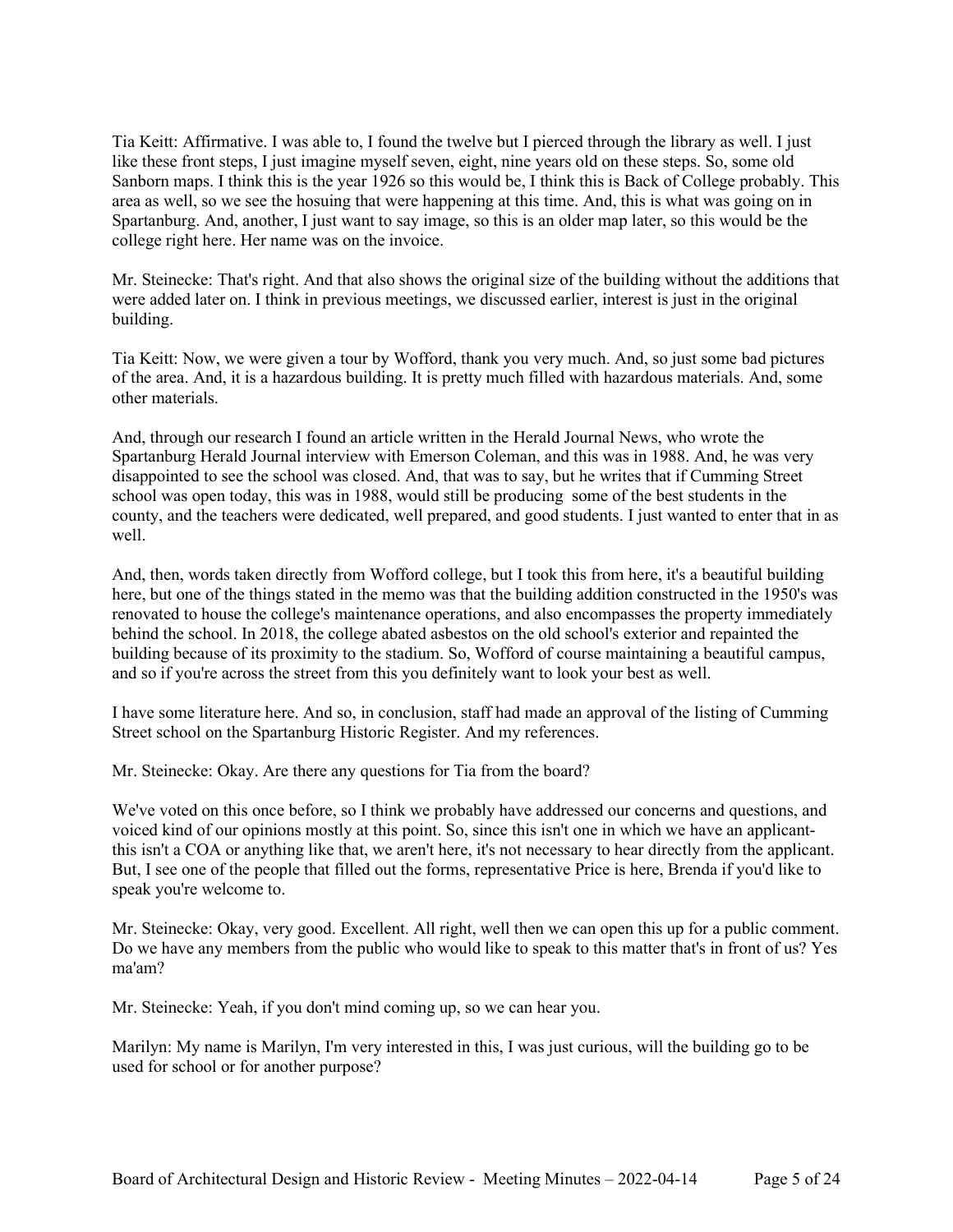Mr. Steinecke: Well, they've not made any announcements about it, and it's not within our authority to say one way or another how they end up using the building. So, I expect Wofford will be very public about any sort of announcement that happens for what their plans are for it now, but as you can see from the pictures, it's more or less just in stasis. They've done the mediation on the exterior, they got a solid roof on the top of it, it's just sort of sitting in stasis for the time being.

Dr. Kim Rostan: I wasn't planning on saying anything, but as I didn't realize that this was coming up. I'm here to talk about windows, like on houses.

Mr. Livingston: Please provide your name and address please.

Dr. Kim Rostan: Oh sorry. It's Kim Rostan. R-O-S-T-A-N. My address is 516 Peronneau Street. P-E-R-O-N-N-E-A-U. I just want to say that it's not possible over at the how important the protection and the honoring of this building is in our community, and in sort of preserving really important aspect of losses and history and throughout history, and to our first memorial of landscape is just crucial. And, I would not feel myself if I had walked out tonight without having said anything. I don't think I can add to the thoroughness of the report, and the work that the board has done and am grateful for that member of the community, and I hope to see more petitions like this of Black history as part of our history. Thank you, glad to see it on the agenda.

Mr. Steinecke: Thank you. Anybody else? Oh, forget.

Chris Gardner: Chris Gardner, 285 Wycliffe Drive, I'm the CFO of Wofford College. I will just reiterate my comments from the last meeting, which is I think that the board's focus on the old portion of the building and subdividing the building is the wisest course of action.

Mr. Steinecke: Okay. All right. If there are no other comments from the public, we can close that portion of the meeting. And, switch to board deliberation. So, we've had a thorough report outlining its significance in, I think, all seven of the criteria that are options for us to consider. If we vote on this tonight, it will go directly to City Council for final designation for them to vote on final designation. I think that the schedule that's been put in front of us is that that meeting would happen on May 9th. Do we have a motion?

# **On a motion by Dr. Walker, seconded by Ms. Reid, the motion to approve the Cumming Street School listing on the Spartanburg Historic Register was approved by a vote of 6-0.**

Mr. Steinecke: All right. So, for this next item, I've been on this board now for six years, so it's been a while since I've done new board member training. But I thought I remembered that a recommendation from the person that gave that training, that for proprieties that are immediately adjacent to your own home address, that member recuse themselves. So, I've been informed by our city attorney that unless there's a financial stake in that, that it's not necessary. But ultimately, it's our call if we want to or not. So, I'm going to recuse myself from this matter since I'm directly adjacent to the applicant's address in the matter under consideration. And our vice chair, Dr. Walker, has agreed to take on this item.

**The Board of Architectural Design and Historic Review (HARB) has received a request for a Certificate of Appropriateness (COA) for Major Work at 323 W. Hampton Street in the Hampton Heights Historic District (TMS #7-16-02-066.00). The Applicant is seeking approval for construction to enclose a hallway connecting the house with the existing garage. The property is zoned R-8/SFD. Phuoc Do & Theresa Phan are the owners and applicant.**

# **Project Description and History**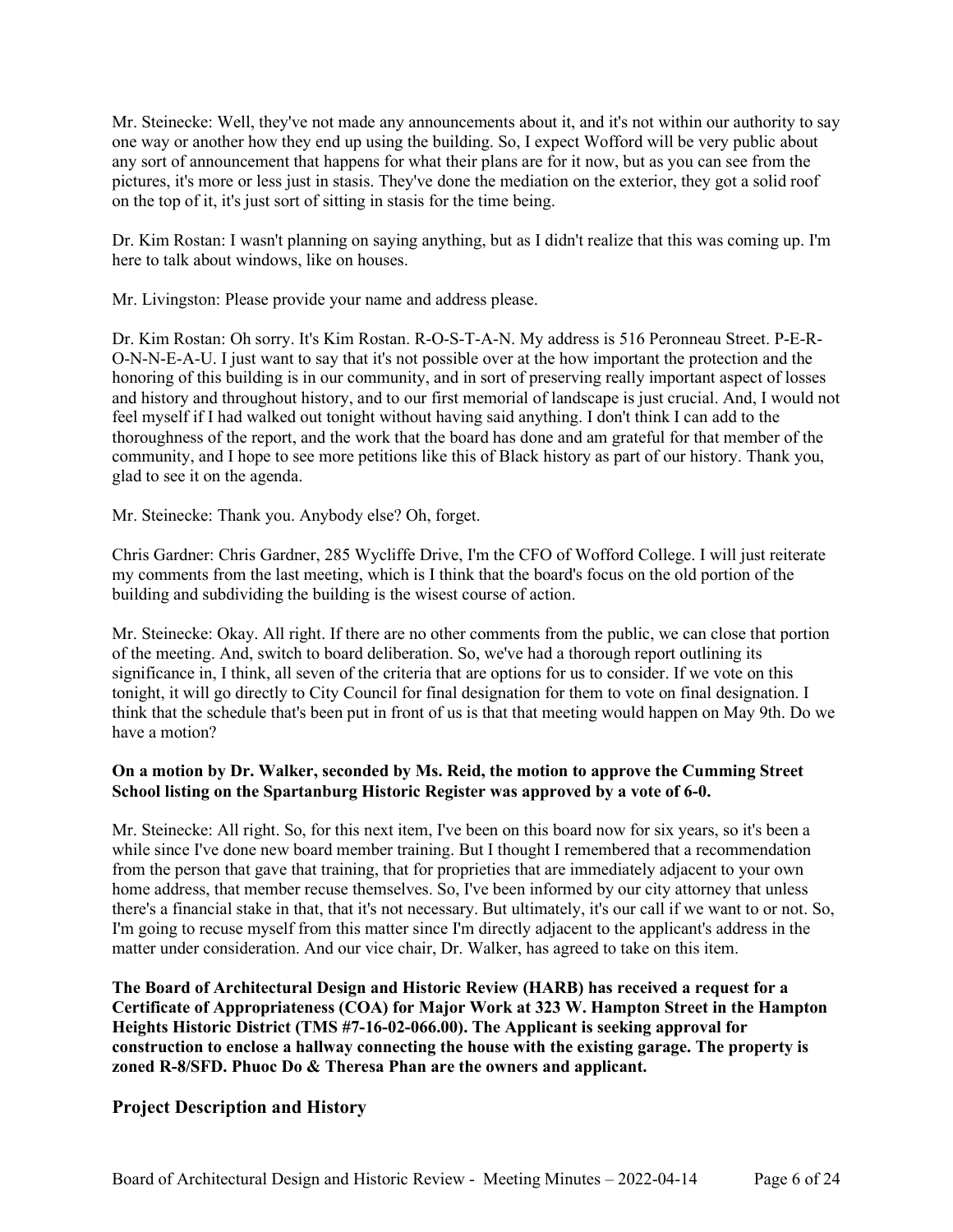On September 11, 2008, owners Phuoc Do & Theresa Phan received approval for the Major COA work requesting to connect the rear portion of their home to their garage, creating an enclosed, narrow walkway. The COA expired after 6 months (March 2009), and now the owners are ready to start the construction project to their home. The owners are keeping the same plan originally created by the firm, Campbell Meek & Associates, Inc.

Currently, there is a path between both structures (less than 20 ft.). The enclosure will allow residents to move between conditioned spaces without having to "go outside" or be exposed to neighbors who may be walking along Pinckney Court or looking outside of their window.

The application also includes modification to the garage structure. The owners are proposing to add conditioned space, roughly a 5' x 10' where a bathroom can be installed. When the home was built, all bedrooms and bathrooms were constructed upstairs. There is no feasible place downstairs to install a bathroom in the primary structure. Adding an enclosed hallway that connects the home to the garage allows the property owner to create a continued livable space with a bathroom

# **Staff Analysis**

# *Zoning Ordinance and Historic Design Manual Consistency*

Staff recommends approval based on the Findings listed below with the attached Conditions of Approval. The proposed alteration does not disrupt the historic character of the home nor offends the design guidelines within the Hampton Heights Historic District. These guidelines are outlined in the Design Manual for the City of Spartanburg Historic Districts and Landmarks and the owner is making sure to honor the architectural standards set forth*.* 

The project is also subject to Section 510 of the City's Zoning Ordinance, Historic Preservation. This section allows the Board to review applications involving historic structures and districts and issue a Certificate of Appropriateness subject to the Standards listed in the Ordinance.

# **Summary**

The project meet the guidelines outlined in the *Design Manual for the City of Spartanburg Historic Districts & Landmarks.* Staff recommends approval, as the project was approved when the owners first moved into the home and they are keeping the same vision created by an architectural firm.

# **Findings Certificate of Appropriateness, Section 510.6 (C)**

1. *The character and appropriateness of the design –* Section 6.3.1 Design Manual for the City of Spartanburg Historic Districts & Landmarks, Additions to Historic Buildings

*Guideline - Additions to historic buildings shall not be added to the main historic façades of the building. Locate the proposed addition away from the principal public view, possibly to the rear of the building. Respect the proportions of the building to which it is being added, so the addition does not dominate its historic environment. Do not obscure character-defining features of the historic building with the addition.*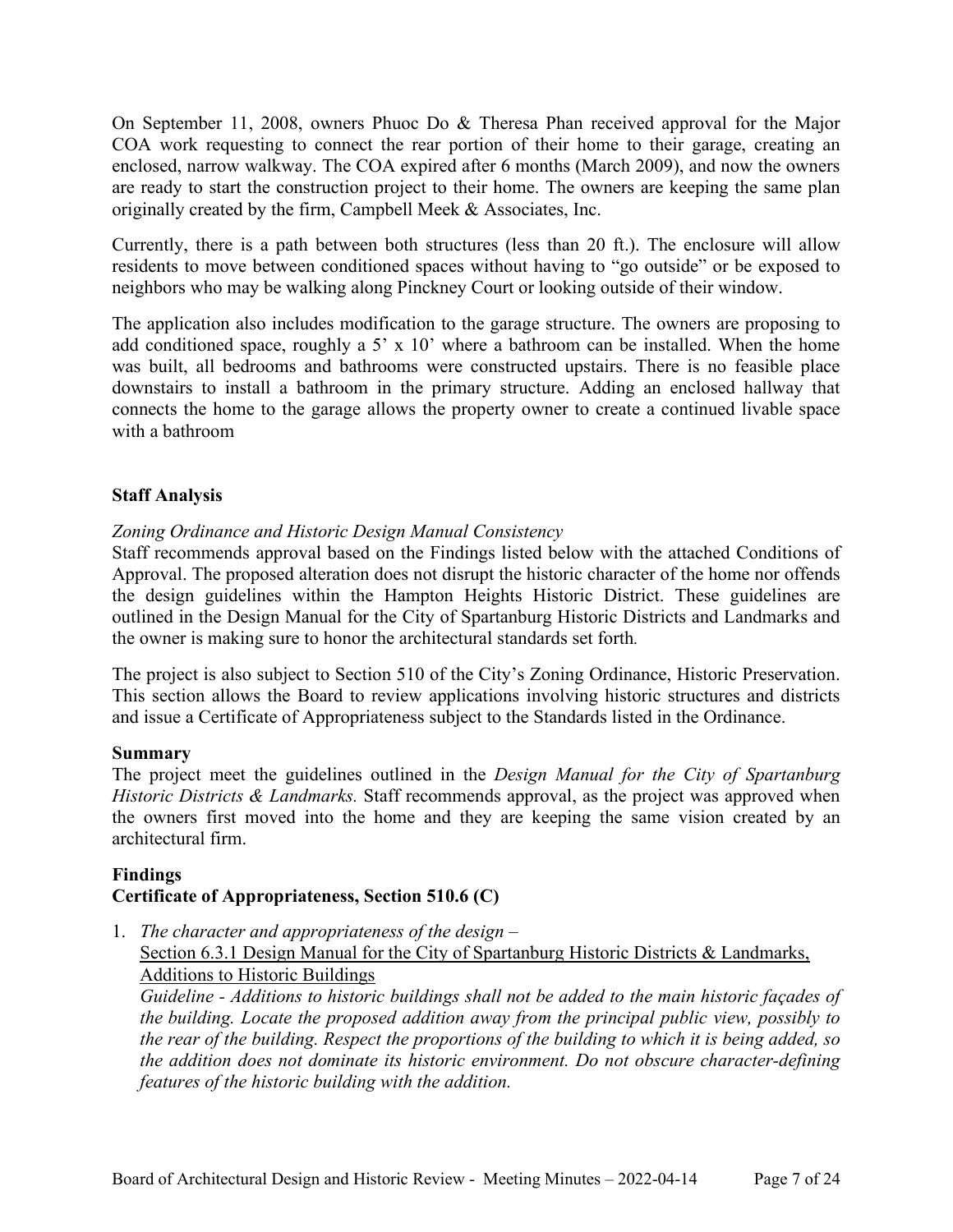a. Using the above referenced manual and guideline, the location of the addition is within public view; however, it will not detract from the main façade of the Tudor style home. The addition will be visible from Pinckney Court because the home is situated on a corner lot, making the rear portion of the property a part of the public's view of the home. However, the addition will not overpower the Tudor style home.

*Guideline – Additions must respect the character and integrity of original buildings and should incorporate design motifs that relate it to the historic building. No matter what its design, it should be of quality workmanship and materials. The addition should be designed so that at a later date it could be removed without compromising the historic character of the building*

b. The proposed addition will be connected from under the overhang of the home, and over the overhang on the existing garage. It will be constructed in a manner that if needed to be removed it will not damage nor compromise the existing structures.

Guideline – While the addition should be compatible, it is acceptable and appropriate for the addition to be clearly discernible as an addition rather than appearing to be an original part of the building. Consider providing some differentiation in material, color, and/or detailing and setting additions back from the historic building's wall plane.

- c. The proposed addition honors the historic Tudor style home by not disrupting the lines and curves that gives the home character. While the colors will match the home, the proposed design leaves the primary structure undisturbed.
- 2. *The scale of the buildings –*

The scale of the proposed addition to the existing structures will be complimentary to one another. The addition meets the guideline requirements of being in proportion to existing structures and not dominate them.

*3. The texture and materials –*

The proposed enclosure will match the home. Section 6.3.1 Additions to Historic Buildings states, it is acceptable and appropriate for the addition to be clearly discernible as an addition rather than appearing to be an original part of the building. Clear tempered plate glass will enclose the hallway, with wood trim and colors that match. The addition to the garage will also flow with the existing siding on the garage.

4. *The relationship of such elements to similar features of structures in the immediate surroundings –*

Many homes in the Hampton Heights Historic District have beautiful screened, enclosed porches that serve as an additional space for residents. However, Staff is unaware of any other property in HH that has an enclosed hallway connecting the house to an existing garage. The proposed design will not detract from the historic craftmanship that define this particular property and the surrounding community.

*5. If the property is in a Historic District, the extent to which the alteration or construction would be harmonious with the Historic District –* The proposed addition will be harmonious to the structure and the overall District. Staff is of the opinion that the new addition will not detract from the house or Hampton Heights Historic District.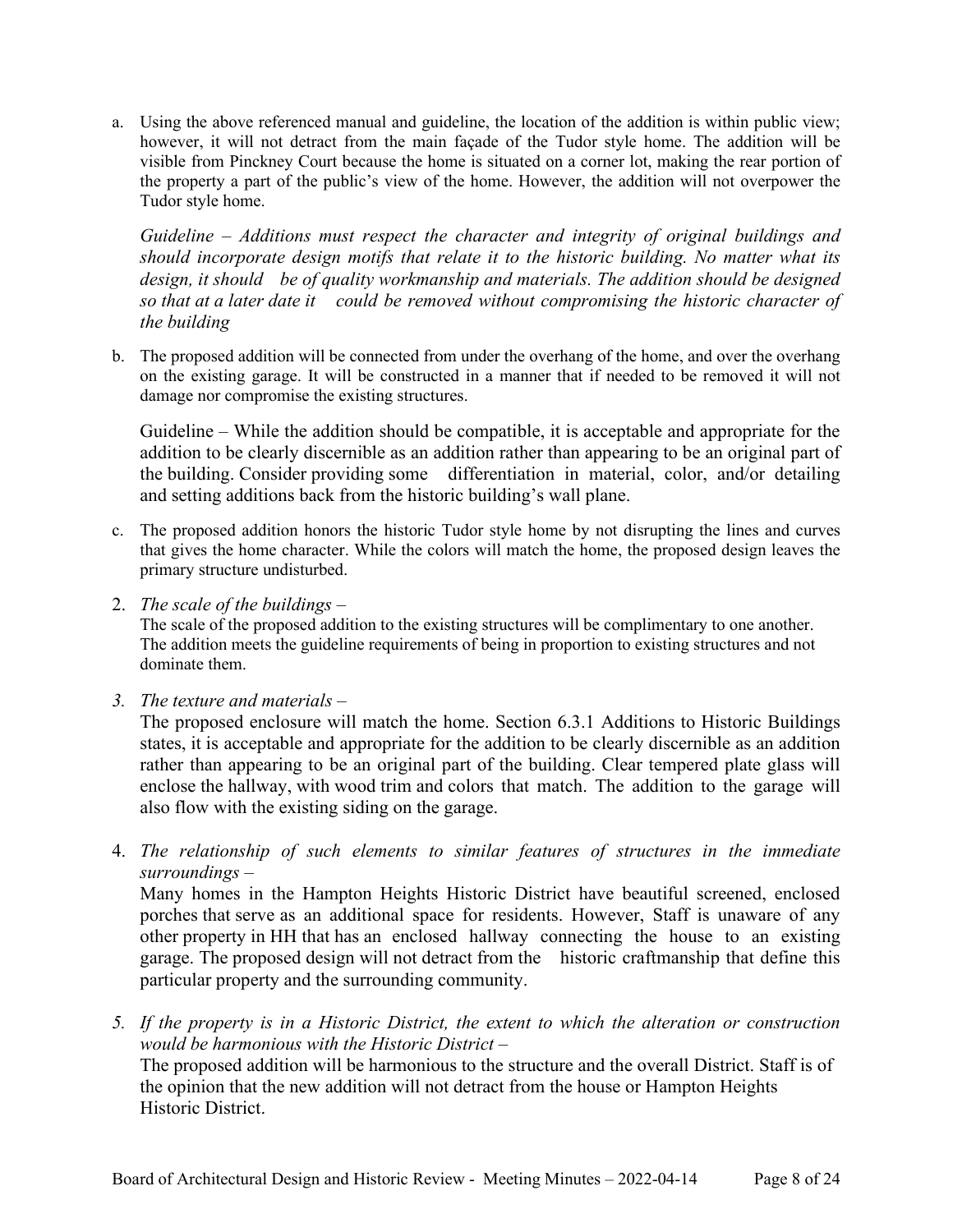So, on October 11, 2008, owners [Phuoc Do and Teresa Phan], received approval for the major COA work requesting to connect the rear portion of their home to their garage, creating an enclosed, narrow walkway. This COA expired after six months, which would be March 2009. And now, the owners are ready to start the construction project to their home in 2022.

So, the owners are keeping the same plan originally created by the firm Campbell Meek and Associates. So, currently, there's a path between both structures less than 20 feet. The enclosure will allow residents to move between conditioned spaces without having to go outside or to be exposed to neighbors who may be walking by, peeping or alone, or looking outside of their window.

The application also includes modification to the garage. The owners are proposing to add conditioned space, roughly 5x10 square footage or no, 5x10 space or addition where a bathroom can be installed. When the home was built, all bedrooms and bathrooms were constructed upstairs. There is no feasible space downstairs to install a bathroom in the primary structure. And then it closed hallway that connects the home to the garage, allows the property owner to create a continued livable space with the bathroom.

So, this is based on the previous application and information from the owner. So, this is the space here that they're looking to enclose so that they can go from this door here to one of the doors there, but to go into that space, service area. This is what this would look like. This is the addition to the garage, proposed 5x10 space. And this right here is architectural drawings on what that would look like.

So, this would be the trim, this is the tempered glass, and the siding here is supposed to match the other siding around the garage. So when it comes to building in a historic district, Spartanburg has a design manual which was used in the previous staff report and I continued that same format with this one.

So, right here, just sort of real quick... The character and appropriateness of the design.... It's clearly tricky to add to a historic building but the guidelines are very clear. So, rule number one, additions to the current building shall not be added to the main historic façade. And so, what we see with this one that it's not part of the main historic façade.

So, for the second guideline, additions must respect the character and integrity of the original building and should incorporate designs that relate it to a historic place. So, right, the proposed addition would be connected from under the overhang of the home and over the overhang of the existing garage. It will be constructed in a manner that if needed to be removed, it would not damage or compromise the existing home, which is also a stipulation of the guidelines.

In additional guidelines, it says while the addition should be compatible, it is acceptable and appropriate for the addition to be fairly discernible as an addition, rather than appearing to be an original part of the building. So, from there, a bright proposed of each and addition on this historic, Tudor-style home, by not disrupting the lines that gives the home its unique character. And so, the colors will match the home as the primary structure will be undisturbed.

And then, for the second... then it go, of course, this is what we have to show the scale of the building, construction materials. Again, this is all submitted in the staff report, which I will be happy to read. Summaries have imposed home addition project meet the guidelines outlined in the design manual for the city of Spartanburg Historic District [inaudible] approval as the project was approved and the owners personally went to the home and they are keeping the same vision created by an architectural firm.

Dr. Walker: Okay. Do staff members have any questions? I mean, do board members have any questions for staff?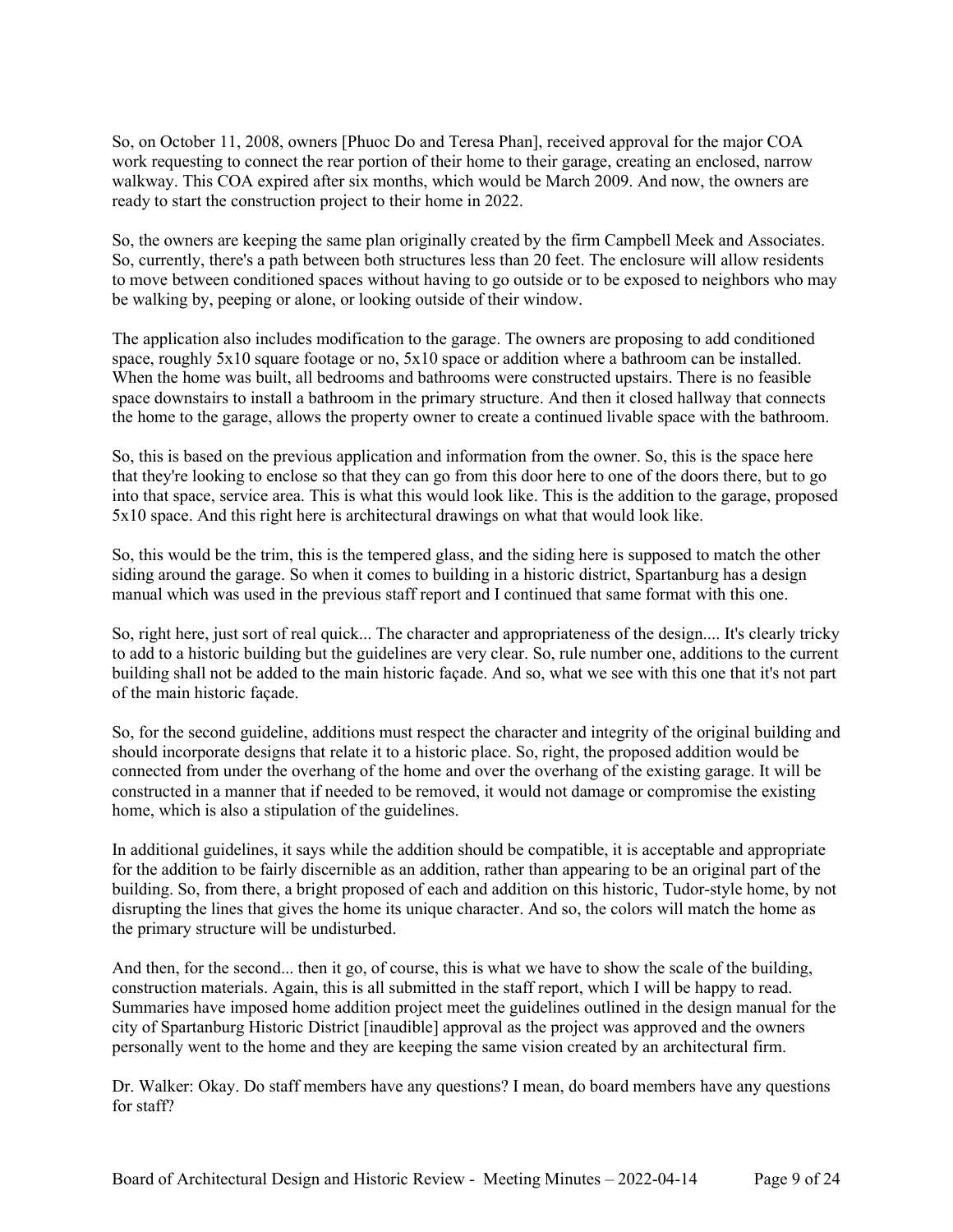Kenneth Brown: I do. This is Ken. I just need some verification on it. I think I understand what's going on here but what we're approving tonight is really the second time. Is that correct? It was approved once but the construction did not take place. It expired and we're being asked to essentially stamp it as approved again? All right. That's what I though. I need that verification. Thank you.

Dr. Walker: Any other questions for the staff at this time? Okay, then I think now we will hear from the property owner if you would like to speak, Mr. Doe?

Mr. Phuoc Do: No comments.

Dr. Walker: Okay. So, Mr. Doe says that basically she's covered everything. Do board members have questions for Mr. Doe? Okay, hearing none, then at this time, we will open the floor to public comment. Anyone the from the public have any comments about this project? Okay, hearing none, we will close the public comment and move to board deliberation. Anything the board would like to discuss about this proposal? Are we ready to entertain a motion?

**On a Motion by Mr. Michels, seconded by Mr. Brown, the motion to approve to the Certificate of appropriateness for Major Works was approved by a vote of 5-0, with Mr. Steinecke abstaining.**

**Certificate of Appropriateness for Major Work – 516 Peronneau St. (TMS# 7-16-02-120.00) in Hampton Heights – Applicant is seeking approval of several items including a rear addition. The property is currently zoned as R-8/SFD (Single Family District). Landowner & Applicant: Kimberly A. Rostan & Matthew Johnston.**

### **Project Description and History**

The project site is located on an approximately 41,259 square foot lot in the Hampton Heights Historic District. The site is located on the west side of Peronneau St. The site currently contains one single-family home that was constructed in 1911. The house is a free classic Queen Anne house that has a cross-gabled, flared roof; the gable ends are clad in shingles and feature diamond-shaped windows. The front porch was restored during renovations in 2005, and based on evidence under the porch roof, the corner porch posts were doubled. The bay on the north side of the house has exposed brackets. The garage is original, though the doors had to be replaced using renovations. Part of the house was rented out as an apartment back in the late 1970s and was divided into several apartments by the 1980s both upstairs and downstairs. All the apartments can be accessed from the exterior steps at the rear of the house. One of the downstairs apartments was created out of the north side of the front porch. When the wall was erected to enclose the porch, the original north exterior wall of the foyer was removed, and the foyer was divided into two rooms. The back porch was enclosed, and the lower section of the interior staircase was removed. Finally, the original floor plan was obliterated. A previous owner purchased the house in 2000 and restored the exterior of the house and the garage and cleared out the interior. In 2008, owners, a member of the English faculty at Wofford College purchased the house and made some renovations to the interior of the house, including opening up the attic space for use, and have taken steps to gain LEED certification to the house.

The property owners/applicants, Dr. Rostan and Dr. Johnston are seeking approval from the Board of Architectural Design and Historical Review to renovate part of the exterior of the house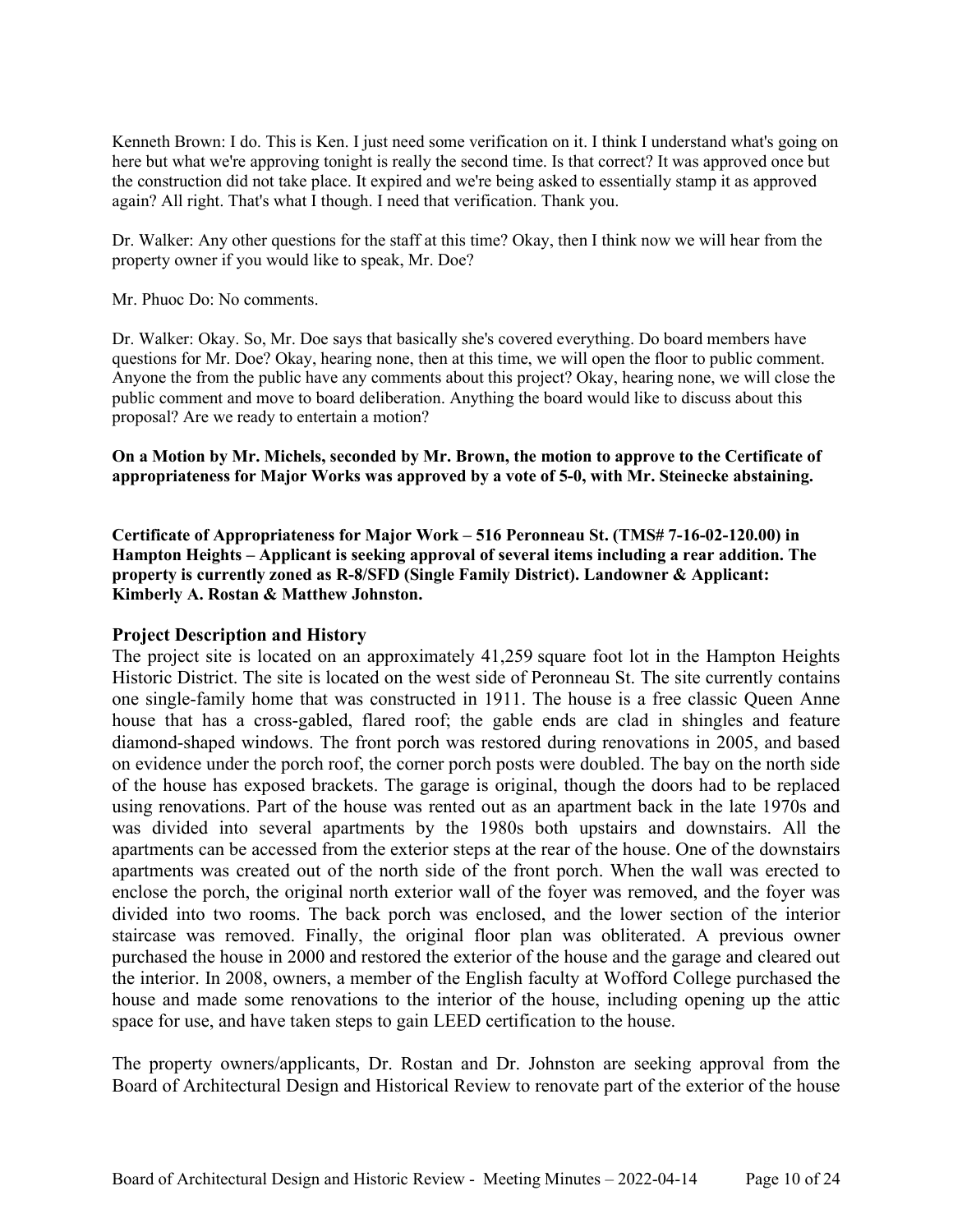and the garage as listed above to enhance the functionality of the property and embellish the appearance of the house.

#### **Analysis**

# *Zoning Ordinance and Historic Design Manual Consistency*

The project site is located in the Hampton Heights District which has design guidelines for development. These guidelines are outlined in the Design Manual for the City of Spartanburg Historic Districts and Landmarks*.* The purpose of the Manual is to provide property owners guidance for the preservation and protection of historic and architecturally valuable districts and sites in the City. The project is also subject to Section 510 of the City's Zoning Ordinance, Historic Preservation. This section allows the Board to review applications involving historic structures and districts and issue a Certificate of Appropriateness subject to the Standards listed in the Ordinance.

The project site has a zoning designation of R-8/SFD, Single Family Zone District, which allows for single family dwelling units. Section 510.6 of the City of Spartanburg Zoning Ordinance list standards for reviewing Certificate of Appropriateness. Specifically, Section 510.6 (C)(2) states that in reviewing applications for new construction or alteration, the board shall consider the U.S. Secretary of the Interior's Standards for Rehabilitation and the five criteria listed in the findings.

#### **Summary**

Based on the five criteria in the Findings listed below and the attached Conditions of Approval, staff favors the construction of adding a two-story addition to the back of the house as it will be well secluded by the canopy trees on the south side of the property; of replacing the asphalt shingles with original shingles based on the original design material/texture of the roof per Sanborn Map and for the reason that the shingles on the north side of the house stay too damp and are molding and mildewing. The porch roof is especially bad as it gets very little direct sunlight. It has already sagged and rotted through once and been replaced with like-for-like material (asphalt shingles). Replacing asphalt shingles with metal roof will resolve the problems caused by asphalt shingles; of replacing the windows for the combined reasons of safety, egress, energy efficiency, damage, rotten, and beyond repairs; of replacing the garage roof and doors for like–for–like materials.

# **Findings Certificate of Appropriateness, Section 510.6 (C)**

### *1. The character and appropriateness of the design –*

In terms of the two-story addition to the back of the house, it is a well-designed structure, and it will be well blended in and integrated with the primary structure by adding some additional rooms with different uses to make the house more functional; replacing the current asphalt shingle roof with original metal roof will resolve the material drying out issue resulting from not being able to get enough sunlight. The pitch of the roof will not be changed; the windows are in need of replacement due to the combination reasons of safety, egress, energy efficiency, damage,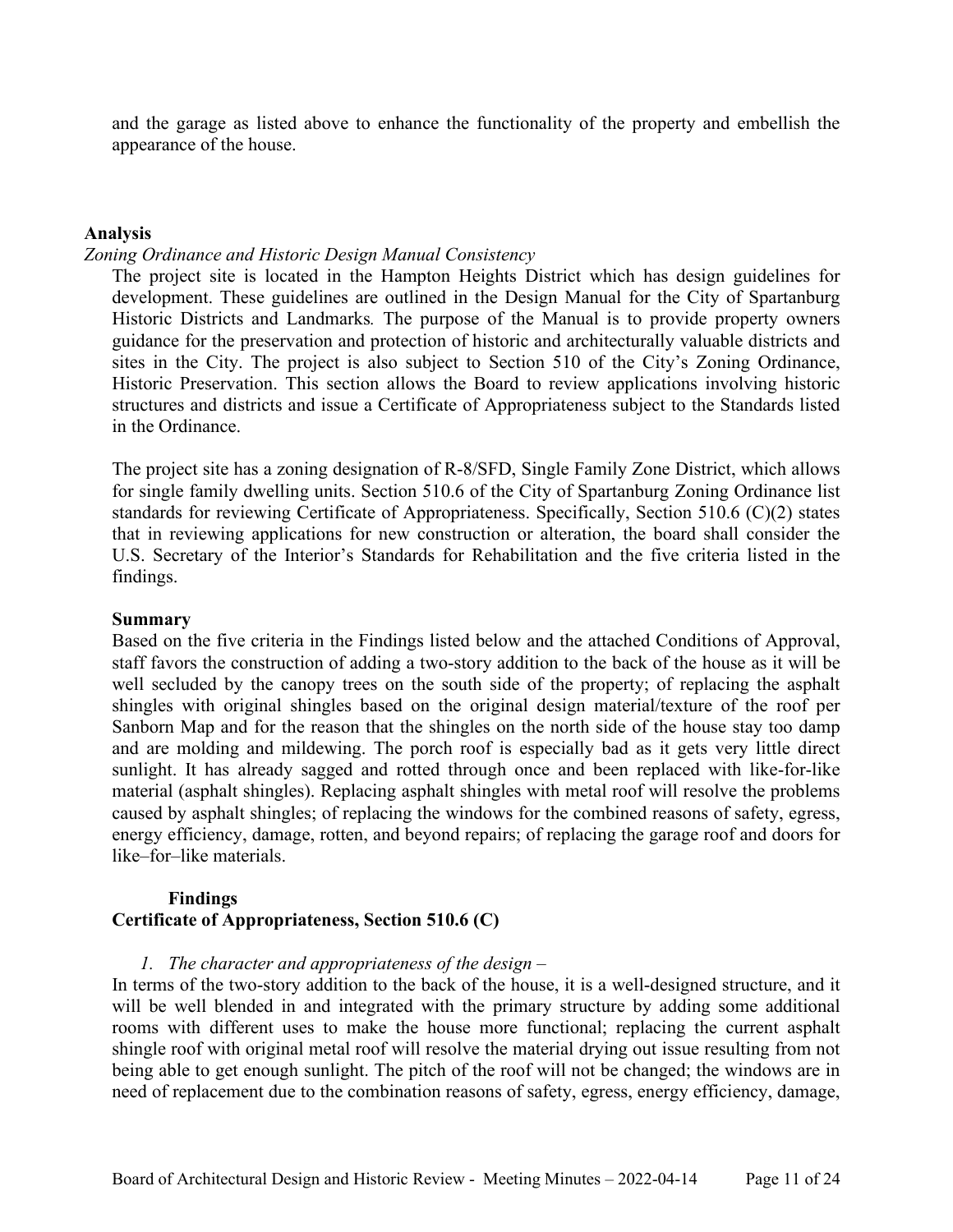and mold issues. The windows were repaired and painted before but were not done properly. One of the second-story original windows on the north side is a bedroom. The window should serve as the optimal emergency path escaping window, but is not operational because of the fixed upper pane in place and the interior storm window and shutters that were installed earlier to stop the carpet, furniture fabrics and artwork from sun fading further blocking an easy and safe egress. In addition, the windows are constantly holding water causing damage to wood sash and molding; the garage roof is old and in a bad condition. Changing the garage roof and doors will not change the character of the historic feature of the primary structure.

# *2. The scale of the buildings –*

The scale of the primary structure will increase by 1,528 SF. The new two-story addition to the rear will project out from the south side of the house. The size of the garage will remain the same.

# *3. The texture and materials –*

The texture and materials for the replacement of the original windows would be Board approved wood sash framed windows (the same used on Cleveland Hall restoration); the primary structure roof will be metal (proposed to use the same with the house standing on 276 Spring Street); the garage roof and doors replacement will be using like-for-like material that is metal for the roof and wood for the doors.

# *4. The relationship of such elements to similar features of structures in the immediate surroundings –*

Adding a two-story structure to the rear of the house will enhance the house's functionality and since it will be hidden behind the existing house and secluded by the big canopy trees, it will not be visible from other houses or Peronneau Street. Even though the windows have characterdefining features, the request for window replacement is reasonable given the beyond-repair conditions of the window and the safe egress of the emergency concerns. The roof replacement from asphalt shingle to metal will differentiate the project site from the rest of the properties on Peronneau Street, but due to the issues with the current asphalt shingle and original design material of the house per Sanborn Map, it should be considered. The garage doors and roof replacement will not make the project site stand out from the immediate surrounding neighborhood.

# *5. If the property is in a Historic District, the extent to which the alteration or construction would be harmonious with the Historic District –*

Both down and across Peronneau Street, even though such a big addition in the rear is not common in the neighborhood, it will enrich the function of the house while keeping the historic feature of the house and it is a well-designed structure hidden from the house and road. The new proposed windows are also harmonious with the neighborhood as the applicant will replace them with Board approved wood sash windows to improve the safety concerns of the emergency egress from the house and maintain the good quality and historic features of the house in the future. Throughout the Hampton Heights District, metal roofs are not a common roof texture feature, but it still harmonizes with the rest of the neighborhood.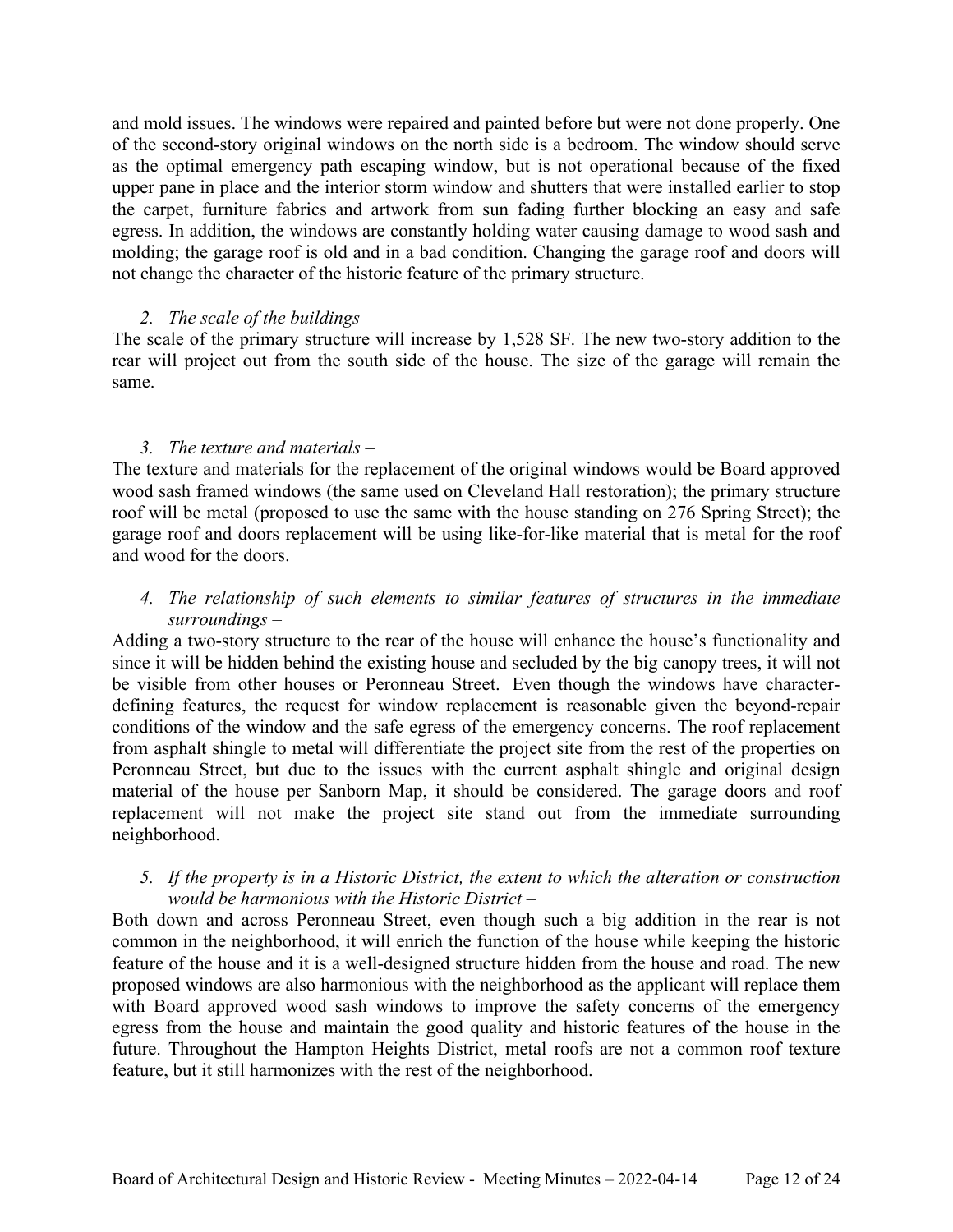And let's look at some pictures. So these are the five criteria that I just mentioned that the board needs to examine before they can make the decision. This is the current zoning map. I want to mention that this property belong to Dr. Kim and Mr. Matthew, and this property also is theirs. So both of those one and this one are their property. And this is the aerial photo, it you're looking from above. They've got a really big rear yard.

So this is the photo of the property with the beautiful landscape and this is a closer look with the garage. While the garage, in the report, is because it is visible from the public street, so that's why we bring it to the board.

Mr. Steinecke: And Nan, can you clarify this south side as we're looking at this the left side... Yeah-

Ms. Zhou: So it is this side. I mean, because if we look back, I consider this is north, this is south.

Ms. Zhou: It's in here. So I will give you a picture. So this is the canopy trees that if you stand here from this side, it is actually will not be that visible from the public way, but because it is projected a little bit and they wanted to make sure that the board is okay with it. And this is the property that is directly across the project site and this is the other side of Parnell Street, across the project site. These are the properties that to the right, no, to the left. As I mentioned, this property is also their property and this is the ones to the right.

So the following three pictures are provided by the property owner. The ones that are highly with circles are the original windows here, these two and this one. This one is the ones that supposed to serve as the egress on safety issues. And then the ones that chat with the crossing is the modern single pane and wood windows right now, in the house, all the house. And these are the windows replacement detail. As you can see here on the north side, here we also have four original windows.

Ms. Zhou: South side and then here we got another four original windows. These pictures are provided by the applicant. These are some of the conditions of the windows, why they wanted to replace it. You can see it is damaged and sag. And these are also the window conditions of the house. These two pictures are the current condition of the roof. They are thin and because they cannot get enough sunshine. This one is 276 South Spring Street. They want to change the asphalt shingle to this type of metal roof to resolve the issue of getting sunshine.

Dr. Melissa Walker: So the upper part and the porch part, right? The entire roof?

Ms. Zhou: Yes.

Dr. Melissa Walker: Okay.

Ms. Zhou: So this is the garage, looking. And then this is the condition of the garage roof. The applicant is thinking to replace like-for-like material, which is metal roof for the garage. And then for the doors, the would like to know whether the board have a standard for the garage doors that needs to be specifically to some texture or material that needs to be replaced for the garage.

Mr. Steinecke: I think it's preferred that it picks up on proportions somewhere in the house. Some sort of paneling in the doorway in the house or something like that, but... Those are metal doors currently? Are they sectional doors?

Kenneth Brown: I think it bends into a few pieces and goes up.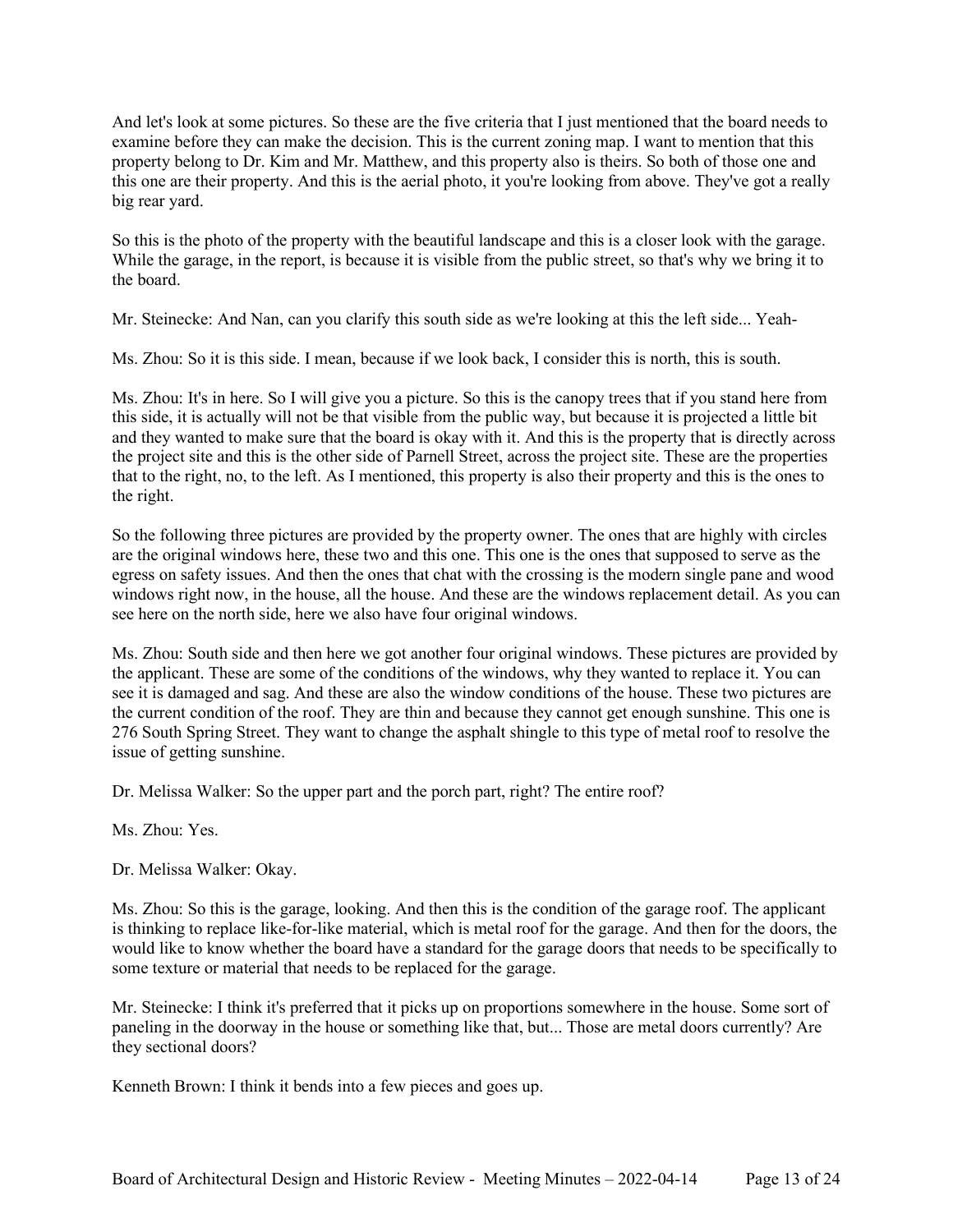Mr. Steinecke: Sectional. And so, just to clarify. The roof as a like-for-like replacement is really a minor work.

Ms. Zhou: Yes.

Mr. Steinecke: But the doors are for us to consider?

Ms. Zhou: Do you mean the garage roof?

Mr. Steinecke: Yes. I do mean the garage roof. It's like-for-like there because you're proposing to replace with standing steam.

Ms. Zhou: Yeah.

Mr. Steinecke: Okay. Is there a specific proposal for the doors coming to us now?

Mr. Johnston: Oh, we don't really know what you guys might recommend from a historic perspective, but we were looking at something maybe wood.

Mr. Steinecke: Okay.

Mr. Johnston: Finished wood somehow. I don't know if it still retract into the garage or if it would be open doors or whatever. Again, we like suggestions.

Mr. Steinecke: Yeah.

Mr. Johnston: Something more historic.

Mr. Steinecke: That might not be anything we can approve tonight because I think we'd want to see some mock ups of something, but as a general suggestion point, I think picking up off proportions somewhere in the house is a way to move forward with that. If you want to come back to us again just for that portion of it later on, that's something you can do. Okay. And the proposed roof treatment for the house, it's pressed shingle instead of standing seam. You referenced 276 Spring which has the pressed tin or metal shingle, it's like that?

Kenneth Brown: And may I ask for clarification, the metal roof replacement is for the entire existing house plus the same material for the addition?

Mr. Johnston: Right. So for the little bit of the porch roof is going to be a standing seam of that because it's going to come back.

Ms. Zhou: So, based on the above findings and the staff favors their four items. And so, items included in the package is staff report, application, pictures of the project site, architectural drawing of the two story addition in the rear, and another piece of paper that I just gave to one of you, each one of you, is the letter coming from the neighbor that in support of their project.

Mr. Steinecke: Okay. Are there additional questions for Nan? Did you have more that you were going to... Oh, no, you wrote the questions. Okay. Any?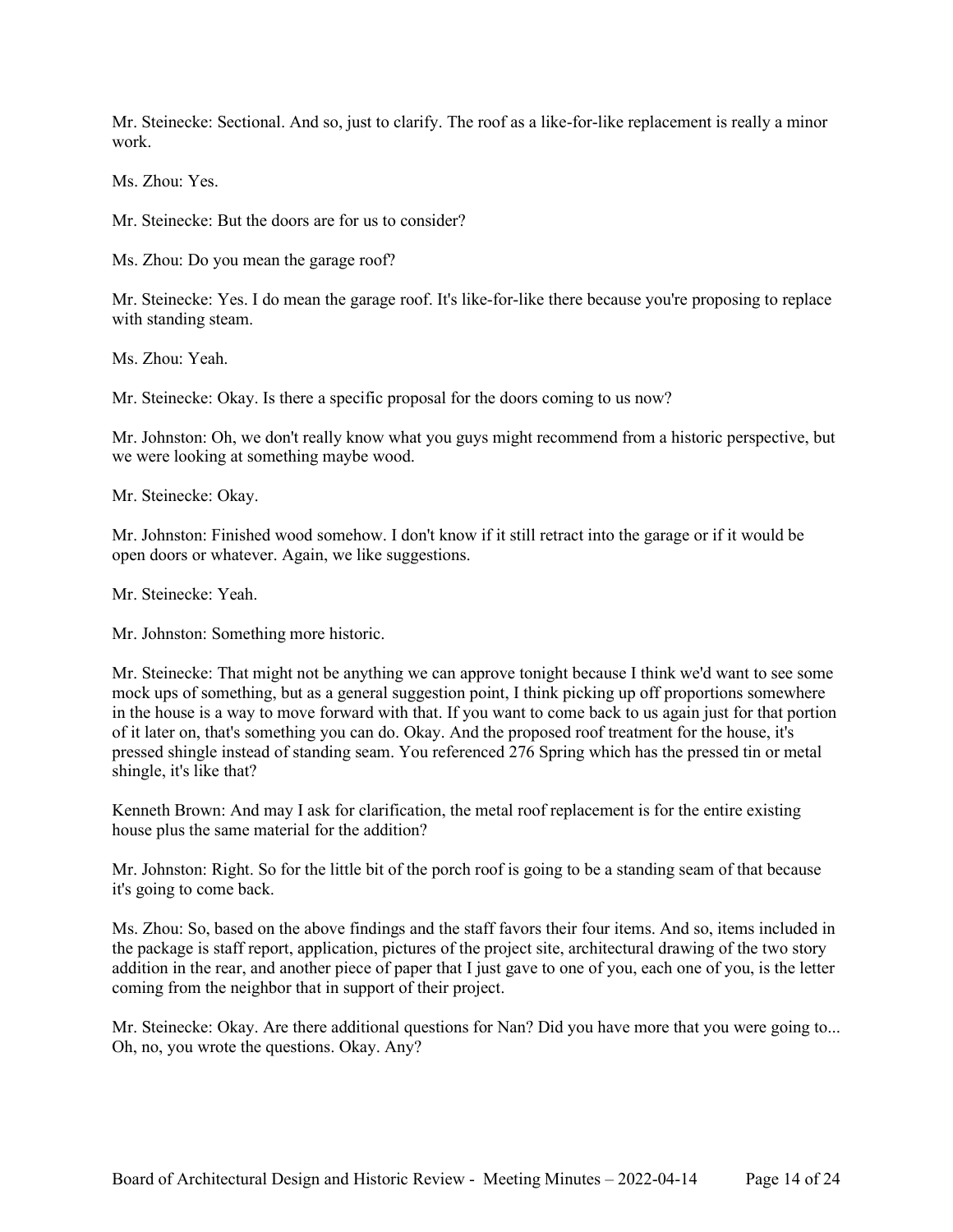Kenneth Brown: Yeah. I'm the guy that always needs clarification. I want to make sure we understand what we're being asked to do. I already asked about the roof and I think I understood that there would be a small portion of standing seam because of how flat it is.

Mr. Johnsnston: On the back.

Kenneth Brown: Got it. I agree with Brad. I don't think we can handle item number three, which is the garage door until we see proposed garage door, is that a reasonable?

Kenneth Brown: Okay. I guess that's the end of my questions.

Mr. Steinecke: Okay. Well, thank you very much. Matt and Kim, would you like to come up and talk to us a little bit? A sample?

Dr. Melissa Walker: I know, it's so long.

Matt Johnston: From what I understand, this is Kam Neely. This is a sample from [inaudible]. What we're looking at doing is... So, all the existing cream parts, the molding around the windows would remain. And what we're replacing is just this little interior portion. Everything with an X on it has already been replaced. So these more windows have already been broken when the house was previously cut into six apartments I think. The whole front porch was boxed in. And when Jim and Vivian Fisher renovated the outside of the house, they replaced everything that's marked with an X with a double pain, wood sash window. Something similar to this. But they only replaced just the sash, the pane. And they left the tracks from the original tracks. And they're really, really loose in the frame so much so that you can see daylight through them. And also when you try to lift them, they always want to go from one side to the next and they get jammed when you try to lift them.

So this is one of the issues here. When we first did the house, we didn't have kids and now we've got kids in this room and this room and we want to make sure these are operational so we can escape in case of emergency. Three existing windows facing the street, this is the top pain has been fixed in place, the bottom one is not really, again, very usable. Most of the existing sashes that were not replaced. So, the ones in [inaudible]. They've been replaced once. So, Nico came in and basically clamped them and re glued them and filled in the rotten parts with a bondo which is a fiberglass putty. And we repainted them and this was now 14 years ago and that's what we're seeing when we see... Some of them have been re cracked. On the outside you can see that the re cracking where we're standing. This is where the pieces come together in the corners. They're expanding and cracking.

We can try and re clamp them and repair them with bondo again, but we're hoping to use something which is what Kam said, which is their historic replacement option. So, it's when we do need to do a historic wood option it's not clad, we're not using aluminum or what's the other one?

Mr. Johnston: Vinyl. Vinyl windows. So, we wanted to go through the expense of using the original windows. We have no muntins? Is that what they're called?

Kenneth Brown: Right.

Mr. Johnston: Muntins. So, they don't normally want to replace the windows if there's muntins, but we don't have any. We have a single pane over single pane, so the effect would be mostly invisible. We just plan on removing one little strip of wood right here and putting the whole box in and then putting the molding back up again. So basically we get new modern tracks with the modern sashes and double pane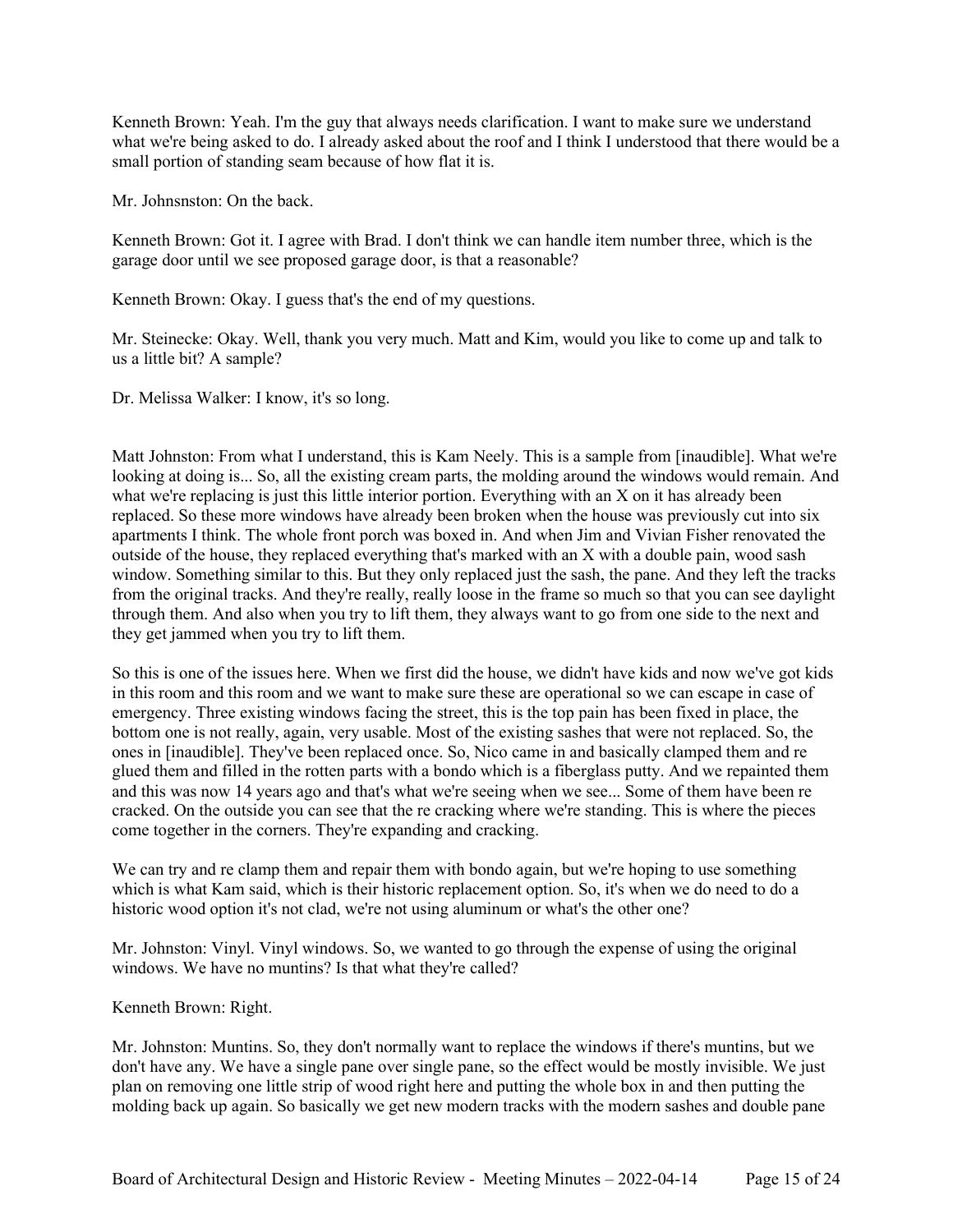glass, but otherwise we repaint it. And then we were going to do all the windows, even the ones on the back and sides with wood just to keep it all historic and consistent. The only windows that we wouldn't do like this would be the big ones in the back for the sunroom. That face the backyard.

The roof is, this faces north. And this is the part that's already been replaced once. We had a lot of water come down here. And the actual roof decking underneath was sagging. And it remains really, really wet all the time, partly because we have this things with hemlock, but also because it's a pervious pitch that faces north and our asphalt shingles that we put up there when we first moved in... You can't see as well in this picture, but in other pictures it's pretty notably moldy and it never really dries out, is our biggest problem.

Again, this is all supposed to be a very light colored shingle and it just remains like you saw here on this especially. This is, again, the place that we replaced it once and it's already starting to sag a little bit again. So, in terms of the roof, that's what we're looking to do is replace it with... This should be historic metal shingle, what my understanding is, and based on the same ordinance, our house likely had this originally, so we're just hoping to do something like this which would hopefully stay dryer and not so much water. Let's see-

Ms. Franke: And you're keeping the chimneys of course.

Mr. Johnston: Keeping the chimneys, yes.

Mr. Brown: Can you clarify the square footages?

Mr. Johnston: Oh, yeah, I'll get to that one second. Garage quick. Oh, yeah, we have a standing seam metal roof in the garage it could very well be historic because I'm surprised it hasn't leaked yet, but we're hoping to replace it with just something similar. Again, it's not really facing the road, if you're looking at it, you don't really see it, but it's visible so we wanted the permit.

Garage doors, we can come back at a later time, but we're looking for something that maybe is a little bit of stained wood or something like that to replace the metal. And then the last big thing we're looking at would be the addition on the back. And we just wanted to clarify, so right now, our house, if you look at it from space, is more or less big box with a kitchen sticking out the back and then a back covered porch. So the foundation that we're looking about adding is really only increasing the foundation around that kitchen and around that porch by maybe 30% or so.

I know it sounds like a big addition, but really, we're redoing the kitchen so we're not really adding that space. So, I know it's a whole big addition on the back, but really it's just, the kitchen's being redone, the porch is being enclosed and then we're adding the two rooms on top. So, in terms of actual new square footage, it's only going to be like eight or 900 square foot or something like that. And the foundation itself would get about 30% bigger. So, I know that sounds like a large scale addition, but its really just redoing one portion that's already there, enclosing the other portion, and adding two rooms over the top. Scale's not quite as big as it sounds like.

Mr. Steinecke: I think really the only reason that that rear addition is coming to us at all is because of that tiny little bit that comes out on the south side.

Mr. Johnston: So, what we wanted to do. We have a couple chimneys and we've already rebuilt those even though they're not operational. We have six or seven coal fire places that, none of them are operational so, in the room, little two foot tick out in the back is so we can get a wood burning fireplace in that new... Sorry. What else do we enclose the chimney.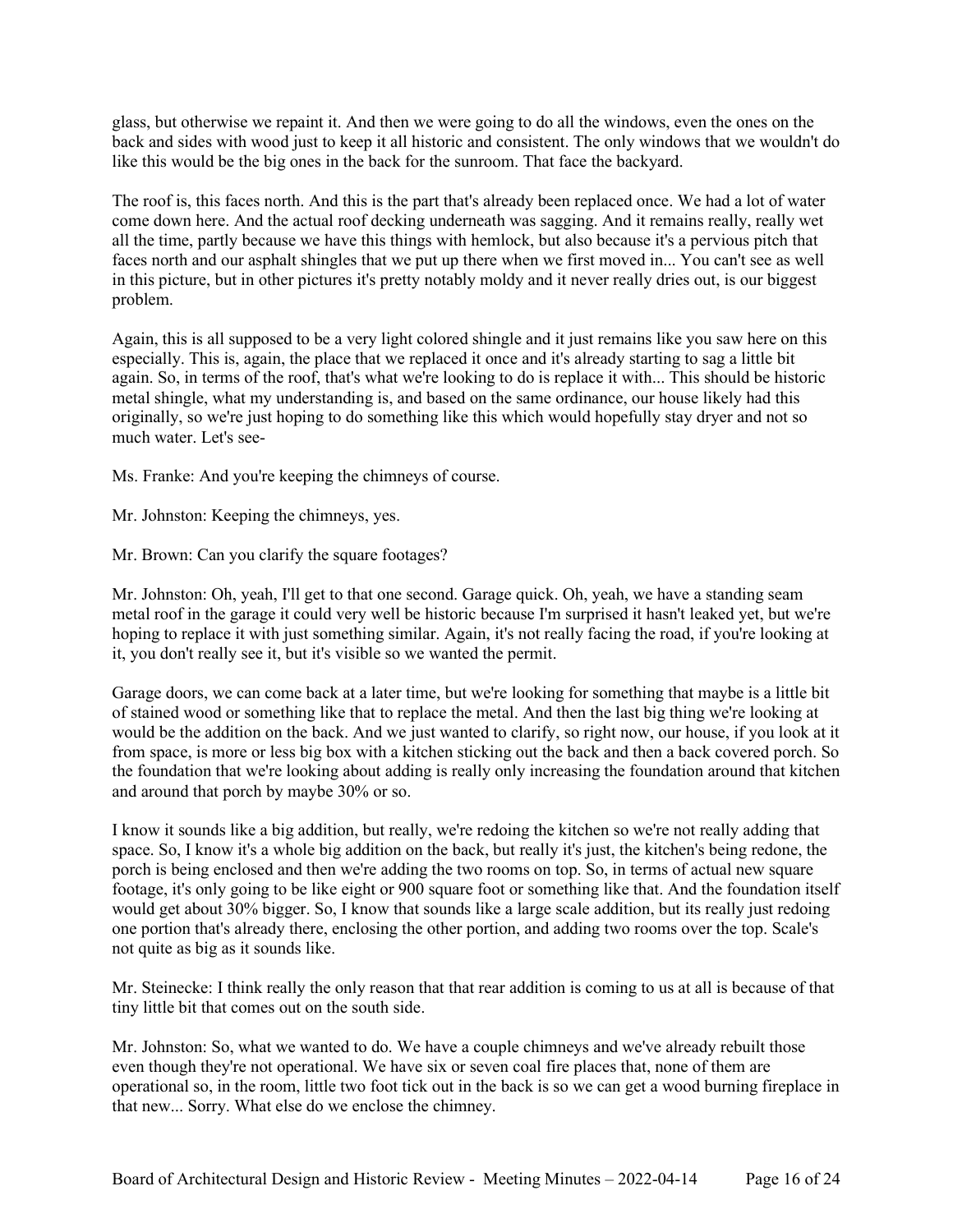Mr. Steinecke: So it's interesting that we're using Sandborn maps as evidence for an older material, to go back to an original look for it. I think that's a good thing. I like seeing that. So, I think the Sandborn map shows us that it's a metal roof but it doesn't exactly show us the pattern of the pressed tin. So I think it makes sense to go with one that we had approved on another house that did match the treatment for the historic roof treatment on that. But I think that there's some flexibility to that.

Mr. Johnston: Okay.

Mr. Johnston: I'm not tied to this exact example. We liked the light color. Light colored roofs are good for energy efficiency.

Mr. Johnston: Sun's always beating down and it reflects a lot of the heat instead of absorbing it through the attic. Again, our attic's a walk up so it already gets pretty hot.

Mr. Johnston: And we're hoping to keep it a light-colored shingle of some sort that doesn't get darker.

Mr. Steinecke: Think about the windows again.

Mr. Johnston: Yeah.

Mr. Steinecke: So, the frame of the sash is all wood?

Mr. Johnston: Everything should be wood. The sash is all wood. Anything that's going to be raising and lowering and then the channel on the side will be wood.

Mr. Johnston: Again, we want it to do something that wasn't clad in aluminum or vinyl, remain a fixed color. We like the flexibility of being able to paint the sashes. Most of the houses in the neighborhood have painted sashes in different colors and different options. More or less, we wanted to replace it with what it had, just an updated version.

Mr. Steinecke: Thank you.

Mr. Steinecke: We'll just set that there. That's fine. Okay. So its like-for-like materials in terms of the material of the sash. Really the only difference in material or composition in some way is the double pane part of it.

Mr. Johnston: Yeah. Some of them are the three that have been marked in zeros are single pane.

Mr. Steinecke: Are not double pane. Okay.

Mr. Johnston: Those are single pane. Everything else already has double pane, but again, it was just the sash that was replaced, it wasn't the whole.

Mr. Steinecke: Okay. So, in that case, it's the frame that you're replacing essentially, which is... I mean, I don't know the frame of it is actually even visible from the road. Is it? There's the trim that is on the exterior but not-

Mr. Johnston: Yeah, this is green. It's really, this is green here, the part that is wood. This molding will come down when we do the replacement, but it'll go back up again.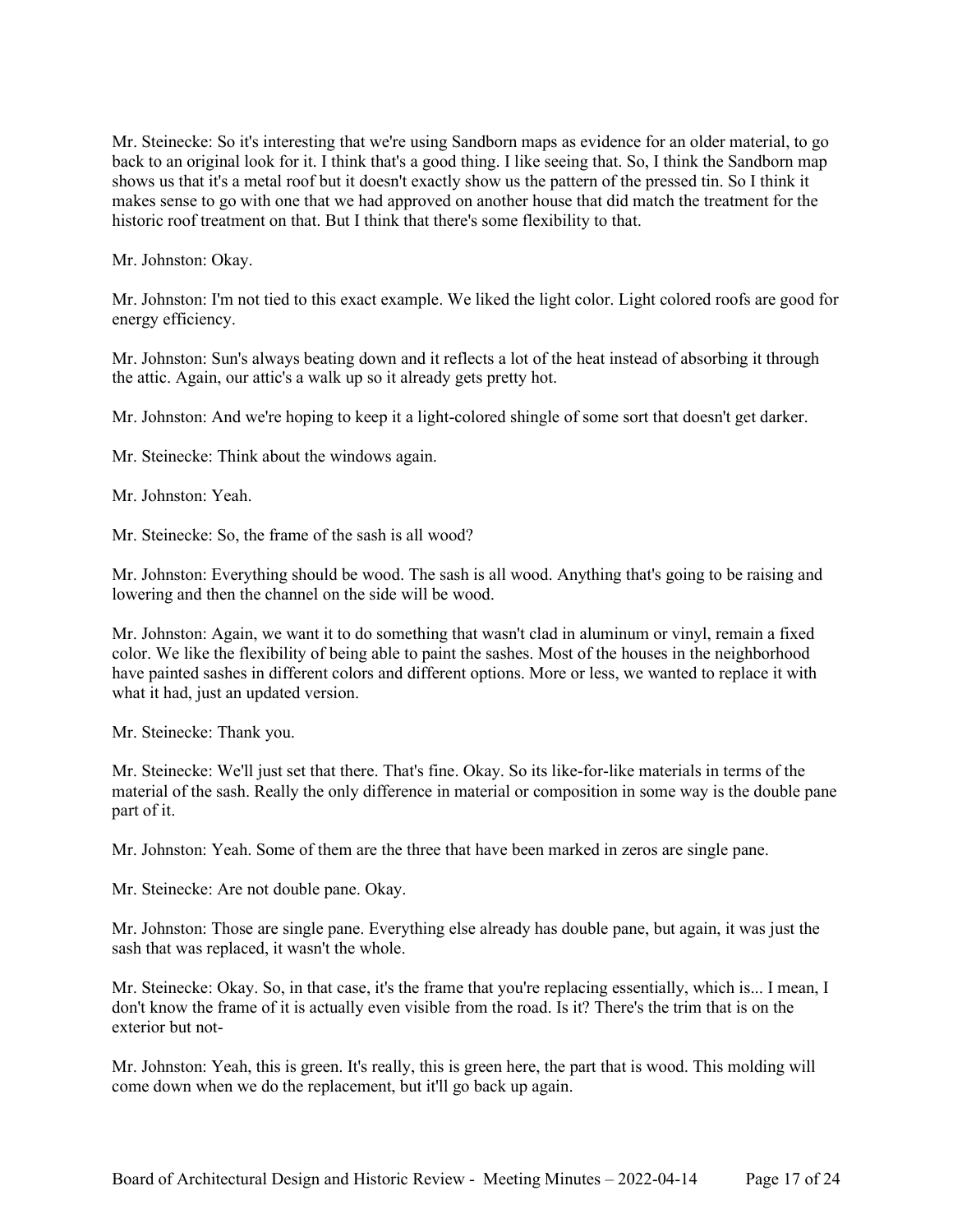Mr. Steinecke: Yeah. Okay.

Mr. Steinecke: Are these all original windows? Or the replacements?

Mr. Johnston: This is an original window. This is one of the replacement windows you can see that Jim and Vivian put up. But this was just to show that there's actually a huge gap over the top here and if you look from the inside... Focus that picture. Make it... but there was a picture of one of the new replacement windows. Oh, here. It's actually this one. This is a replacement window, but that's daylight right there. You can see through this gap. It is pretty large. That's what we're dealing with is that these new sashes were put in place and they, I guess, were measured to fit in there.

Mr. Johnston: ... when they put them in, but they still are so wobbly.

Kenneth Brown: I have a question. This is Ken. You're pretty much saying what I expected and that is, even the replacement windows are not... I'm sorry. The windows on the left that we're looking at is a replacement window but it's obviously from some number of years ago. Did it predate your being in that house?

Mr. Johnston: It was in 2000 or so.

Mr. Brown: That was my question. Do you have any clue how old they were?

Mr. Johnston: About 20 years old. Again, they put in new double pane sashes and windows but not the tracks and everything, which is what we're trying to basically replace the side portion along the same time. So, yeah. They're modern windows.

Mr. Steinecke: Any other questions for Matt? Or for Kim? All right, well, hearing none, appreciate your comments there and we'll open this up for public hearing. Is there anyone from the public who would like to speak on the approval of the COA? Seeing none, we'll close that portion and switch to board deliberation.

The fact that there are no muntins in these windows, I think, is a big factor because I think we talked about this in a previous meeting, I don't know that you'll be able to pull that off if there were muntins in there, but they're just simple one over one, I think the look from the exterior of the street is going to be indistinguishable. And it's the same material. It's wood and glass.

There's a lot in this application, so we got a lot of factors in it. Y'all have thoughts about any of the rest of it?

Mr. Michels: Bill. Ken and I both these same thing, we talk about windows right now have muntins and it doesn't so it's not an issue if you double pane or anything like that. So, out of the whole project, that was my issue was the windows. I even looked at it today, both sides, they're all like that. They're all single over single pane, so I don't see an issue with that and that was my initial thought of it.

Mr. Johnston: Right. We don't have any original wavy glass panes either.

Mr. Michels: Yeah, I noticed that.

Mr. Johnston: They've all been broken.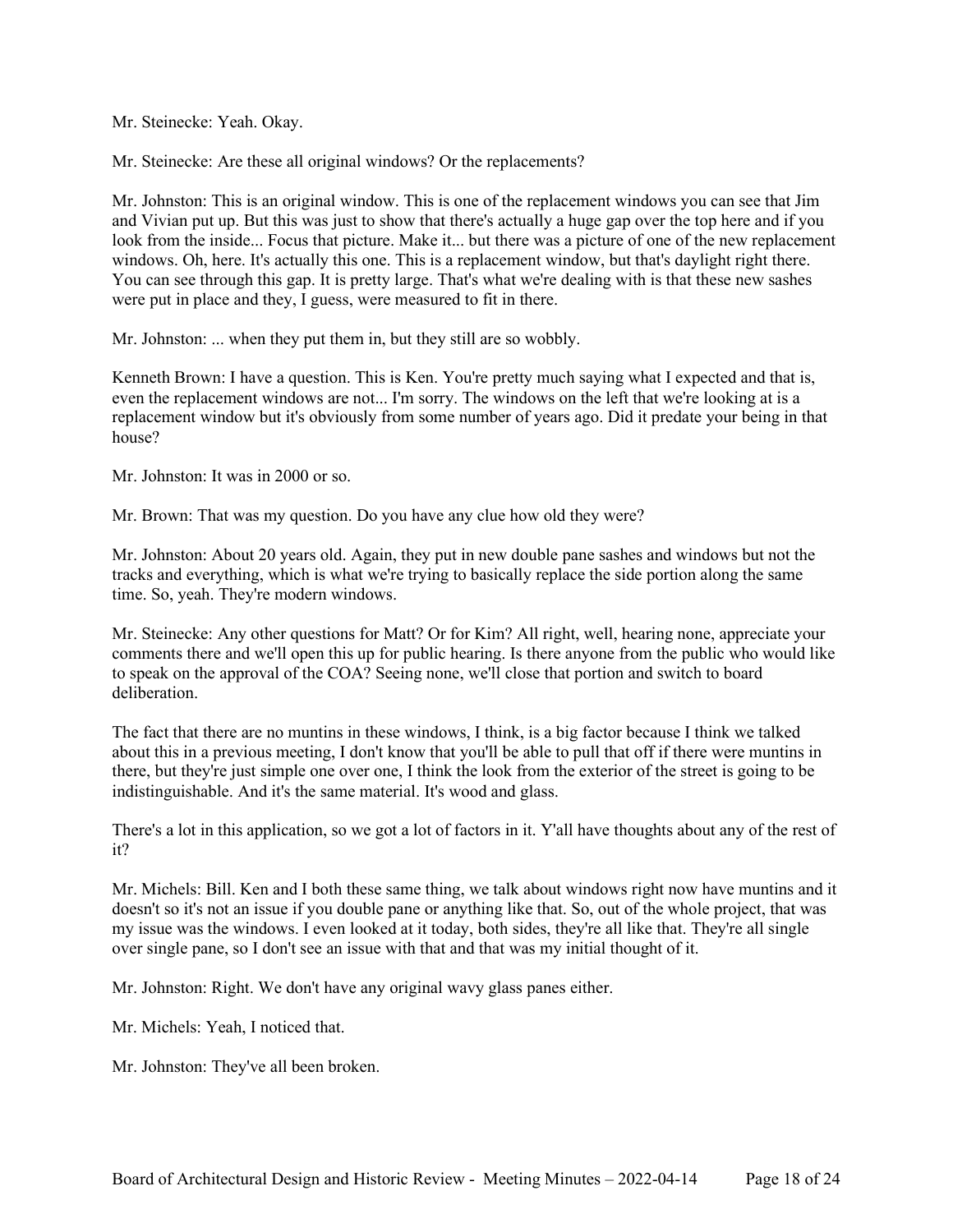Bill Michels: They've all been broken. Yeah. I saw that all the... Even the original windows have all been broken.

Ms. Rostan: He didn't break them.

Bill Michels: At one time in their life they'd all been broken.

Mr. Brown: This is Ken. I want to speak up one last time. If we come around to moving and seconding, I would like to ask that you would, the third item, we defer or excise or whatever the proper term is, the garage doors themselves as separate application and perhaps look at the proposal for the garage doors. We don't oppose the garage doors, but I don't like an open ended request.

Dr. Walker: I feel like we may have approved one for Susan Meyers on Peronneau. She bought a garage treatment that had sort of a harmonious garage door. I'd have to look back at the minutes.

Mr. Johnston: She's right across the street.

Dr. Melissa Walker: Yeah.

Mr. Steinecke: To look for inspiration.

Dr. Melissa Walker: For inspiration. I'm assuming she did it, but I just remember Paramount and garages. She definitely put together a nice packet of information that had options in it.

Mr. Steinecke: Okay. There's a garage next to y'all that's very visible too. I can't tell anything about the door treatment there if that's wood or paneling that y'all are interested in picking up on, that might be another place to look. But, yeah, I think some sort of specific mock up would be a... Even if it's just a basic drawing to give us an idea of what sort of panels or glass might be in there.

Mr. Steinecke: All right. We'll take a look at that when you all get back to us on that. Okay. Well, I think it sounds like we're kind of a consensus about it. Who wants to phrase that motion? Not me.

Mr. Brown: And I'm open to proposed amendments from my fellow board members. I would like to move that we accept this so long as item number three does not make any reference to the garage doors themselves. In other words, number one, number two, number four, and the roof on number three.

Mr. Steinecke: That sounds good to me. Although, I cannot even find in this packet where-

Ms. Reid: There's no numbers.

Mr. Steinecke: Yeah.

Ms. Reid: There it is.

Mr. Steinecke: That's it.

Ms. Reid: Also as you pointed out, the roof is like-for-like, so it shouldn't even necessarily be in front of us. So, we could just excise three, right?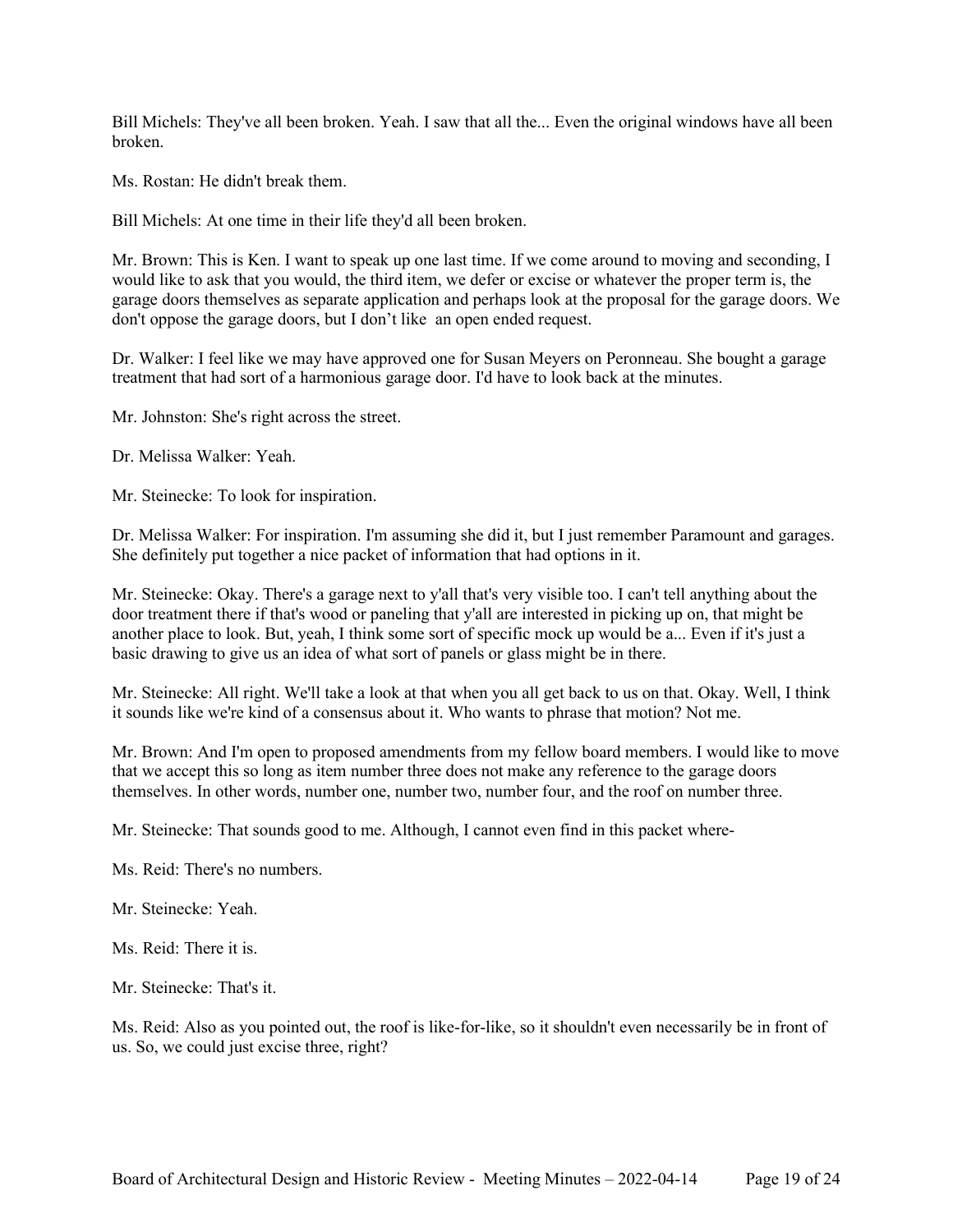**On a motion by Mr. Brown, seconded by Ms. Reid, the motion to approve the certificate of appropriateness for major works was approved by a vote of 5-0 for items, 1, 2, and 4. Item number three – the garage door would come back before the Board for further review.**

**The Board of Architectural Design and Historic Review received a request for a Certificate of Appropriateness for Major Works. The applicant is seeking approval of a Certificate of Appropriateness to add a wood deck in the rear yard. The property is located at 323 South Hampton Drive.**

#### **Project Description and History**

The project site is located on an approximately 7,655 square foot lot in the Hampton Heights Historic District. The site is located at the south side of Hampton Drive, with Pinckney Ct to the east boundary. The site currently contains one single-family home that was constructed in 1929. This residential structure is a wood-framed bungalow built over a brick crawlspace foundation. The structure has an open porch in the front and a gable shingle roof.

The applicant is seeking approval from the Board of Architectural Design and Historical Review to add a wood deck in the rear yard since the rear deck is very publicly visible from Pinckney Ct. The applicant also intends to increase the current 4 ft tall privacy fence to 6 feet tall fence blocking the view from the street.

#### **Analysis**

#### *Zoning Ordinance and Historic Design Manual Consistency*

The project site is located in the Hampton Heights District which has design guidelines for development. These guidelines are outlined in the Design Manual for the City of Spartanburg Historic Districts and Landmarks*.* The purpose of the Manual is to provide property owners guidance for the preservation and protection of historic and architecturally valuable districts and sites in the City. The project is also subject to Section 510 of the City's Zoning Ordinance, Historic Preservation. This section allows the Board to review applications involving historic structures and districts and issue a Certificate of Appropriateness subject to the Standards listed in the Ordinance.

The project site has a zoning designation of R-8/SFD, Single Family Zone District, which allows for single family dwelling units. Section 510.6 of the City of Spartanburg Zoning Ordinance list standards for reviewing Certificate of Appropriateness. Specifically, Section 510.6 (C)(2) states that in reviewing applications for new construction or alteration, the board shall consider the U.S. Secretary of the Interior's Standards for Rehabilitation and the five criteria listed in the findings.

#### **Summary**

Based on the five criteria in the Findings listed below and the attached Conditions of Approval, staff favors the construction of the rear deck as it complements the current house and is in good condition.

#### **Findings**

### **Certificate of Appropriateness, Section 510.6 (C)**

#### *1. The character and appropriateness of the design –*

The rear deck is a wood framed structure aligned well with the east side of the house. It complements the current house design and will give the property owner extra room to the rear of the property.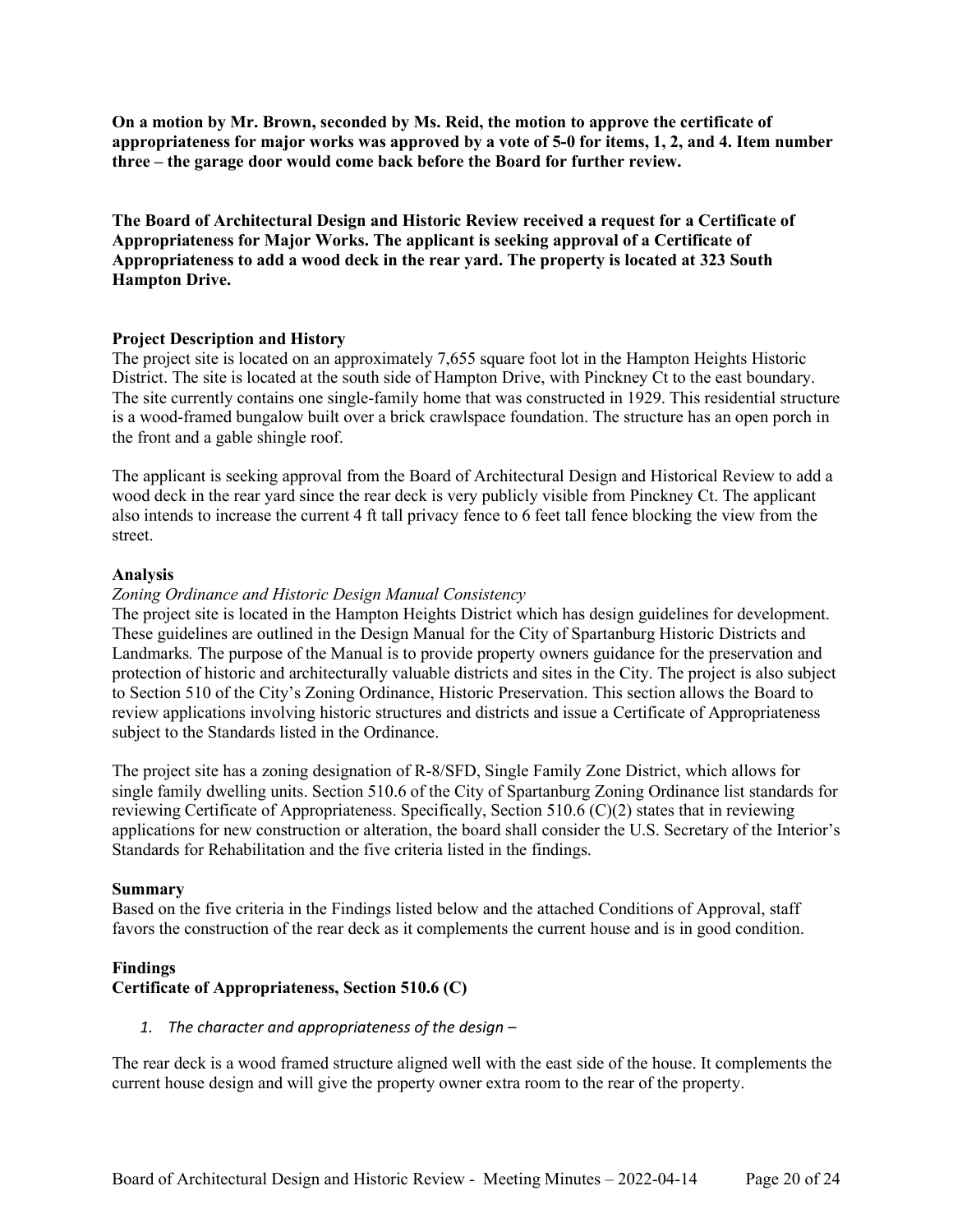### *2. The scale of the buildings –*

The scale of the building will remain the same (35' by 55') since the proposed project will only add an unroofed deck to the rear of the property.

*3. The texture and materials –*

The texture and materials for the proposed rear deck is wood.

### *4. The relationship of such elements to similar features of structures in the immediate surroundings-*

As the project site sits in the corner, there is no adjacent property to the right. Also, it is also hard to tell whether the adjacent property to the left has similar features or not since the view of the rear of the property is blocked by the six feet tall fence. The properties directly across the project site on South Hampton Street do not have a deck in the rear yard. The only rear deck that can be seen near the project site is another property standing on the west side of South Irwin Street.

*5. If the property is in a Historic District, the extent to which the alteration or construction would be harmonious with the Historic District –*

Both down and across the street, even though the immediate surroundings do not have similar features, or the feature of the rear yard is hard to tell because of the invisibility of the rear yard, the newly constructed rear deck is harmonious with the Historic District since the rear deck is not a character-defining feature of a historic structure, is well done and designed to complement the house, and is a common feature in the overall Hampton Heights Historic neighborhood.

So based on the five criteria in the findings, staff favors the construction of the rear deck as remain as is, as it complements the current house and is in a good condition. So in the package, you will see a staff report application and pictures of the project site. That's it. Do you have any questions for me?

Mr. Brown: How did it come to our attention?

Ms. Zhou: Someone reported the building of the deck to the City Building Official and the planning department.

Ms. Zhou: The Building Official issued a stop work order on the door of the property and then notified the property owner that he cannot build a deck without a COA so by then the owners became aware that they needed a COA for Major works.

Mr. Brown: Okay, so now we know that they need one but just the fact that there's no permit, there never was a permit, does that need to be rectified in any way or is that not our job. But I don't feel comfortable approving something that was not permitted.

Mr. Michels: So there was a stop order put on the property because there was no permit to do the work. So we really don't need to worry about the fact the stairway has to be permitted. The city will ensure that the deck itself meets code. "Can we build a deck?" That's what we're approving. The city will have to approve whether or not it meets code at this point and will continue to meet code if we allow.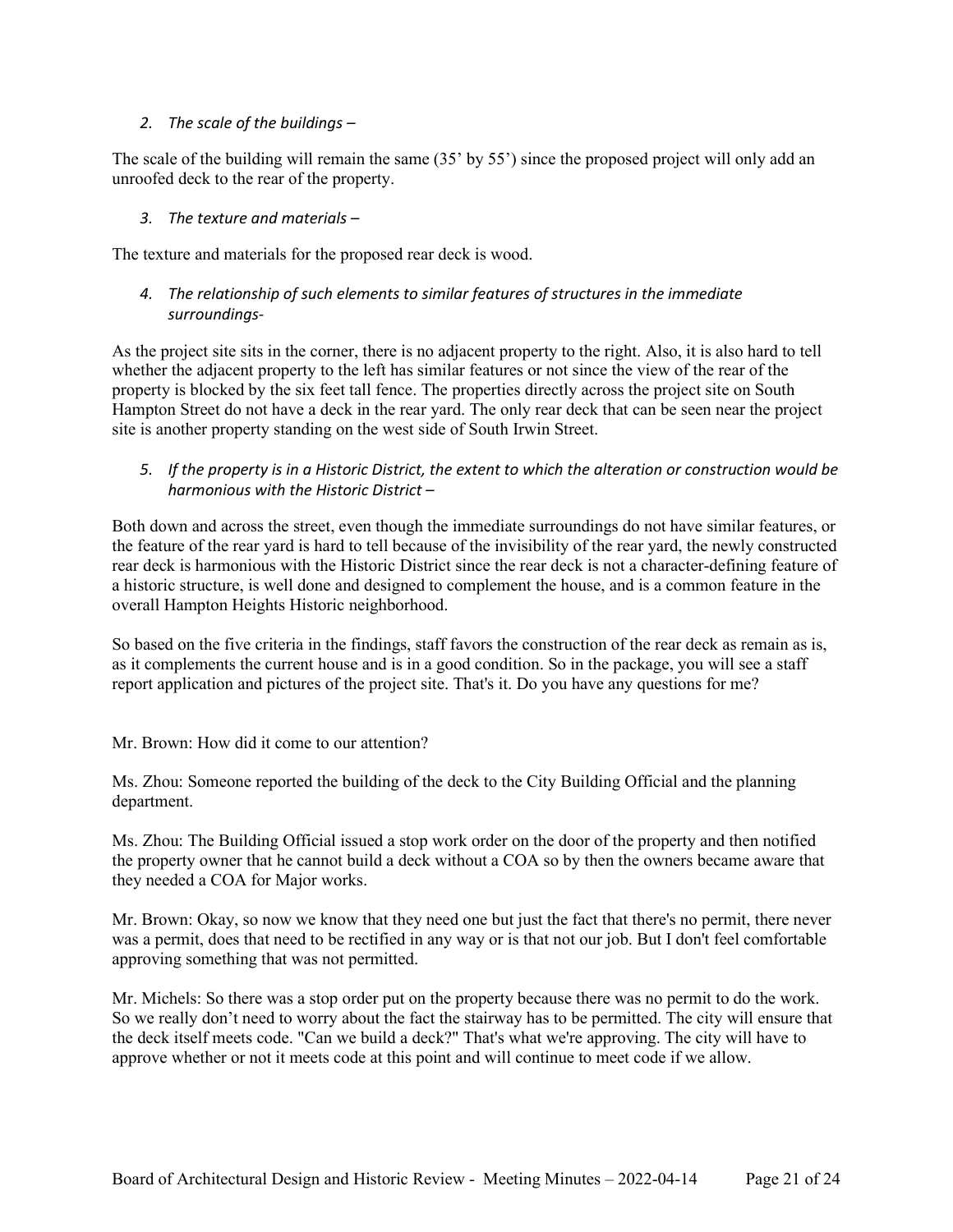Mr. Brown: This is why I have allowed this company at this, ordinarily, we wouldn't see this unless permit had already been applied. And whether or not that permit... whether on discoveries that may or not because they're immaterial, come to us for approval and then the building department would review the deck to determine if it meets code?

Mr. Steinecke: Okay, that's right. It's like we're being asked to approve the concept of a deck being back there. And then the City is going to follow up to make sure that it is installed correctly.

Ms. Lerman: Marilyn and David Lerman. We did proceed with a deck because there was one there. We were unaware that we needed to get approval from Building department for a permit to install the deck.

Ms. Lerman: Currently we have a four foot scalloped fence on the property and we would be willing to make that higher if that's the problem around the fence. We, also, of course, would be fine with any permits and to do whatever is required. We apologize for the issue. There are really many homes that have these larger structures and really large decks and there are very few similar to the little ones over there. And we took pictures of some decks that would be similar on the street.

And, of course, the back has small rooms have lovely little decks built in 1900 and 19, whatever. And this one is built in 1930 and, of course, that would be the area for the washer and dryer and these is a smaller size.

Mr. Lerman: I think she was saying is the original porch to the house as we made into a washer and dryer area. I guess we do some sit out to smaller area and maybe that steps. The only I could add is the lot slopes down in the backyard and it also slopes to the curb, so it makes a little more prominent that way because when it's going down, if the house I measure is 36 inches where the deck starts on one side and four feet on another side, so as the deck is level kind of tilts to the street until it's back on it's arc.

So if we could... and the fence is scallops is the feet and is low maybe 44 or 48 inches in. And so, we'd be willing to go six feet or put an eight foot fence, anything that we have to do to really or anything that's appropriate that we can do that you can think of it, and why anyone to do find that.

Ms. Lerman: And we do have some pictures of other decks more visible from the street, from the patio, from the side and many positions.

Ms. Reid: Yeah, I think it's less an issue of the deck being a problem and more an issue that you just didn't get the permit, the process of building it. Because you're on the corner, obviously, it's you're under totally different rules than the people you can see the decks.

Ms. Lerman: We were wrong about that and I really do apologize. We go out and feels declarative doing existing thing that was already there and which is any-

Ms. Franke: Is that the full surface of what is going to be final and if they're going to be that different steps coming together?

Mr. Lerman: So they come in straight out down and you can have a light and you have them go in a direction.

Mr. Lerman: I mean, extend it proportion to the house. We really didn't go existing out to the right or to the left. We kept it according to the rules at the side of the house and we do give a system [inaudible], but it's quite a little drop so it's really doesn't take up the space.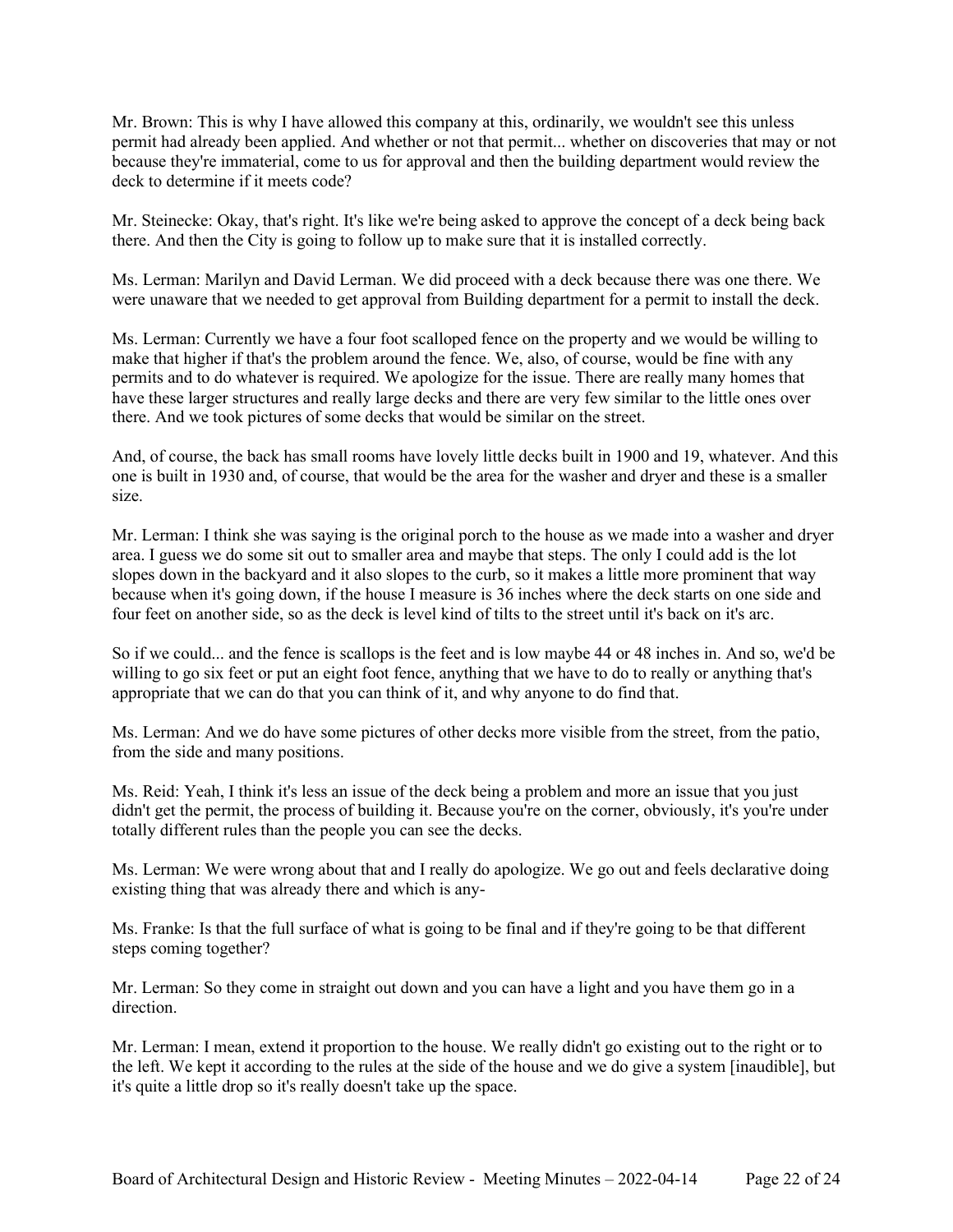Mr. Steinecke: If the steps coming down would have railings that would match what you've got on there?

Mr. Lerman: Yes.

Mr. Steinecke: ... would it be the full width of that opening?

Mr. Steinecke: I mean, the fact that it's noticeable isn't inherently objectionable to me. I mean, I don't have a problem with being able to see it from the road. It's just that it comes under our review if it is visible from the road.

Mr. Lerman: And we're willing to do anything that [inaudible] if it doesn't mean, however, this property will, of course, need it.

Mr. Brown: This is Ken, I know I'm sounding repetitious, but again, I hesitate to prove something that hasn't been reviewed by building department. We don't know what the connections are between the deck and house. We don't know if the foundation that holds up the house is adequate for the load that this imposes. We can't see from looking at these posts out here at the extreme and have footings underneath them or if they are just resting on soil.

Mr. Michels: I think we need to decide whether to approve the deck or not. And the City would decide if the existing deck meets code. If does not meet code, the City would require removal and rebuilding the deck.

Mr. Steinecke: Our COA, will say as long as the meets city code.

Mr. Steinecke: Very good. Is there anyone from the public that like to speak?

Mr. Steinecke: Thank you. Very good. Well then, we can switch to board deliberation. Ken I think your comments are well put and it's something that we haven't talked through in some cases about these sort of retroactive approvals, but it's good. Good to have that understanding of how that process will work.

Mr. Michels: We don't have further review of the foundation. We're just approving the concept, we're just able to view concept. I live on the corner. We have established over time that we are a little more lenient because if you live on a corner lots it is someone's backyard that is visible from the street. Almost every other house is not a corner lot and has a private back yard.

Ms. Franke: Also, I would say raising the fence I don't think that's needed, I think this is more, we don't need to hide structure.

Mr. Steinecke: You are welcomed to build a difference fence if you want as long as it meets the guidelines, and there is a six-foot cap or something on the maximum height that can be. If you want to add hedges you're very welcome, but we're not going to say that you have to. There are different evergreen species that grow around so that you can find one that will meet what you need, if that's the concern for you all.

Mr. Livingston: And for the record, you do need a minor COA if you will install a fence.

### **On a motion by Ms. Reid, seconded by Mr. Michels, the certificate of appropriateness for major works was approved by a vote of 5-0.**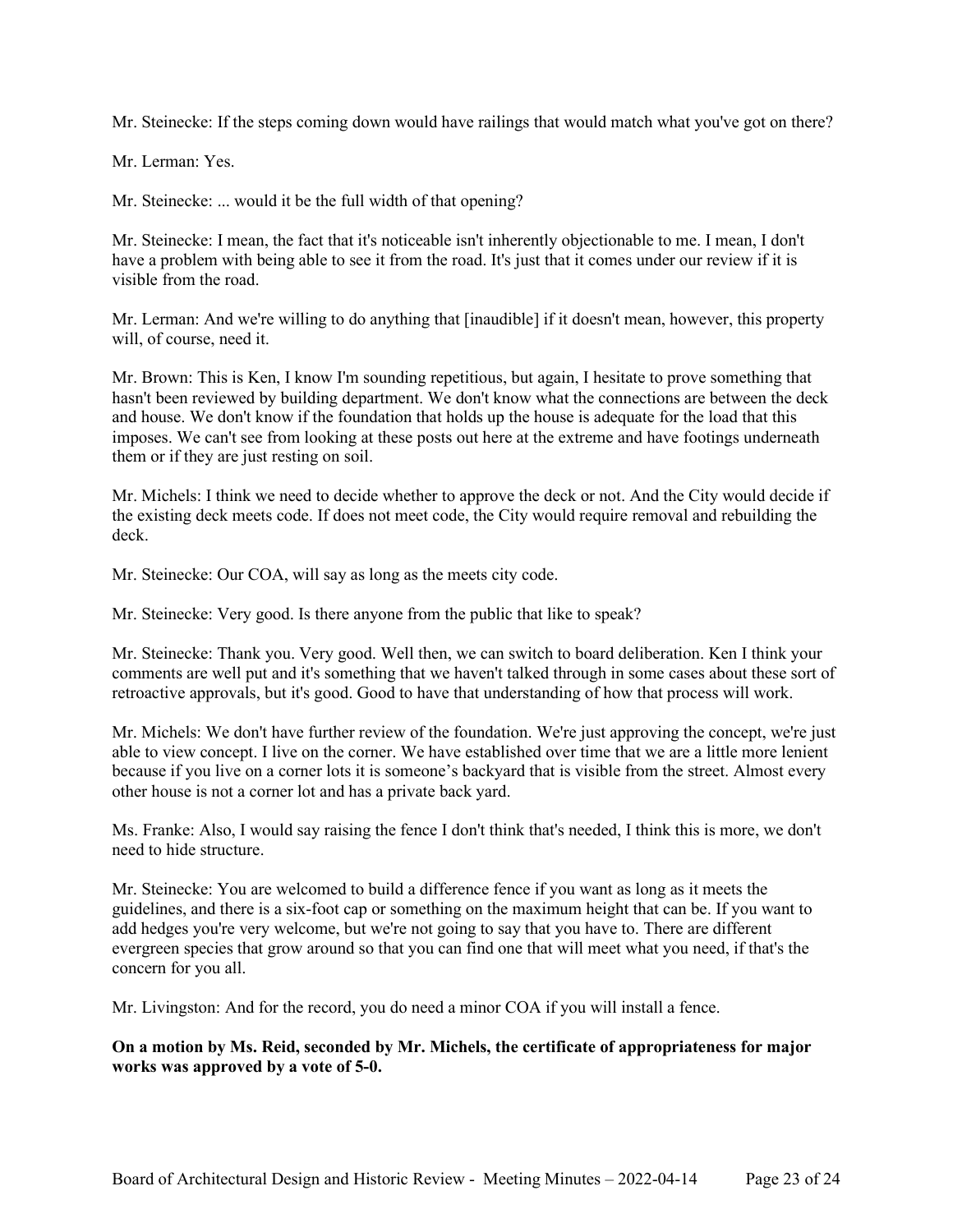Mr. Steinecke: That takes care of the four new business assignments. We have a hefty agenda here. Our first in-person meeting in two years, but we've made it. The last things that are left are minor works that have been approved and stamped.

### **Staff Announcements**

Mr. Livingston: We are going through that process for the approval of the Comprehensive Plan. We have one more final presentation on Tuesday, April 19th at the Spartanburg Community College at 6:00 PM. There will be food at that event and we're asking the general public to just attend, ask any questions they have about the plan and it's process. We hope to take the plan before the planning commission on April 21, at 5:30 PM.

Mr. Steinecke: There's a historic preservation conference next Friday and Ken and I were talking about this earlier.

# **Adjournment**

**The meeting ended at 7:13 PM.**

Brad Steinecke, Chairman